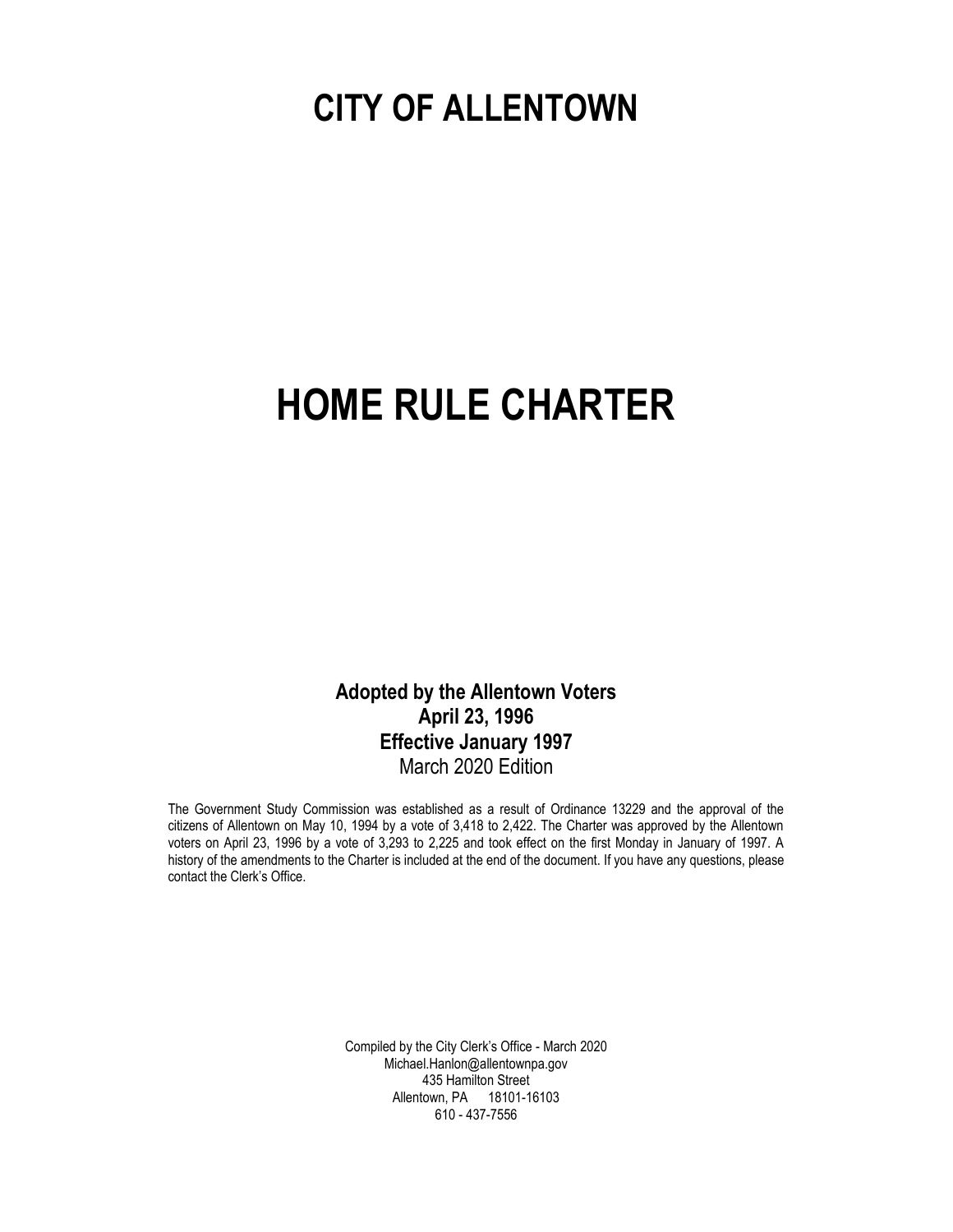#### **TABLE OF CONTENTS**

|     | <b>I - POWERS OF THE CITY</b>           |      | <b>VI - PERSONNEL SYSTEM</b>                                |
|-----|-----------------------------------------|------|-------------------------------------------------------------|
| 101 | The City                                | 601  | Job Discrimination                                          |
| 102 | <b>Grant of Power</b>                   | 602  | <b>Personnel System</b>                                     |
| 103 | <b>Exercise of Powers</b>               | 603  | Personnel Code                                              |
| 104 | Preservation of Powers of the People    | 604  | <b>Collective Bargaining Agreements</b>                     |
| 105 |                                         | 605  | Department of Human Resources                               |
|     | Construction                            | 606  | Compensation of Heads of Depts., Offices and Agencies and   |
|     |                                         |      | <b>City Solicitor</b>                                       |
|     | <b>II - THE LEGISLATIVE BRANCH</b>      | 607  | <b>Political Activity</b>                                   |
| 201 | <b>City Council</b>                     |      |                                                             |
| 202 | Eligibility                             |      |                                                             |
| 203 | <b>Election and Terms</b>               |      | <b>VII - CITY SOLICITOR</b>                                 |
| 204 | Compensation                            | 701  | <b>Qualifications and Responsibilities</b>                  |
| 205 | Vacancies                               |      |                                                             |
| 206 | Forfeiture of Office                    |      | <b>VIII - FINANCIAL PROCEDURES</b>                          |
| 207 | Filling of Vacancies                    | 801  | Fiscal Year                                                 |
| 208 | General Powers and Duties               | 802  | Submission of Balanced Budget and Capital Program           |
| 209 | Prohibitions                            | 803  | <b>Budget Message</b>                                       |
| 210 | Investigations                          | 804  | Budget                                                      |
| 211 | <b>Removal Powers</b>                   | 805  | City Council Action on Budget                               |
| 212 | Procedures                              | 806  | <b>Revised Budget</b>                                       |
| 213 |                                         | 807  | Revenue                                                     |
|     | Citizens' Right To Be Heard             | 808  | Amendments after Adoption                                   |
| 214 | Quorum                                  | 809  | Lapse of Appropriations                                     |
| 215 | Ordinances in General                   | 810  | Administrative of the Budget and Capital Plan               |
| 216 | Form of an Ordinance                    |      |                                                             |
| 217 | Procedures                              | 811  | Capital Plan                                                |
| 218 | Final Passage of Ordinances             | 812  | City Council Action on Capital Plan                         |
| 219 | Effective Date of Legislation           | 813  | <b>Public Records</b>                                       |
| 220 | <b>Emergency Ordinance</b>              | 814  | Independent Audit                                           |
| 221 | Submission to Mayor and Veto Power      | 815  | <b>Bidding Process</b>                                      |
| 222 | Recording of Ordinances                 |      |                                                             |
| 223 | Action by Resolution or Motion          |      | IX-AUTHORITIES, BOARDS & COMMISSIONS                        |
| 224 | <b>City Clerk</b>                       | 901  | Establishment                                               |
|     |                                         | 902  | Membership                                                  |
|     | <b>III - THE EXECUTIVE BRANCH</b>       |      |                                                             |
| 301 | The Mayor                               |      | X - CITIZENS' RIGHTS AND PARTICIPATION                      |
| 302 | <b>Election and Terms</b>               | 1001 | <b>General Provisions</b>                                   |
| 303 | Eligibility                             | 1002 | Initiative and Referendum                                   |
| 304 | Vacancy                                 | 1003 | Initiative and Referendum; Commencement of Proceedings;     |
| 305 | Forfeiture of Office                    |      | Petitioners Committee; Affidavit                            |
|     |                                         | 1004 | Initiative and Referendum; Petitions                        |
| 306 | Prohibitions                            | 1005 | Initiative and Referendum Procedure after Filing            |
| 307 | Compensation                            | 1006 | Referendum Petitions; Suspension of Effect of Ordinance     |
| 308 | Powers and Duties of the Mayor          | 1007 | Initiative and Referendum; Action on Petitions              |
| 309 | Appointment by the Mayor                |      |                                                             |
| 310 | Removals by the Mayor                   | 1008 | Initiative and Referendum; Results of Election              |
| 311 | Deputy Mayor                            | 1009 | Initiative and Referendum; Limitations                      |
|     |                                         | 1010 | Citizens' Right to Place an Item on the City Council Agenda |
|     | <b>IV - CITY CONTROLLER</b>             | 1011 | Citizens' Right to Call a Special Meeting of City Council   |
| 401 | <b>Election and Terms</b>               |      |                                                             |
| 402 | Eligibility                             |      | XI - GENERAL PROVISIONS                                     |
| 403 | Responsibility                          | 1101 | Conflict of Interest and Code of Ethics                     |
| 404 | Forfeiture of Office                    | 1102 | <b>Prohibitions</b>                                         |
| 405 | Vacancy                                 | 1103 | Amendments                                                  |
| 406 | Prohibitions                            |      |                                                             |
|     |                                         |      | XII TRANSITION                                              |
|     | <b>V-ADMINISTRATION</b>                 | 1201 | Purpose of Article                                          |
| 501 | <b>Administrative Code</b>              | 1202 | <b>Effective Date</b>                                       |
| 502 | <b>Common Administrative Procedures</b> | 1203 | Initial Elections                                           |
|     |                                         | 1204 | Initial Salaries of Elected Officials                       |
| 503 | Heads of Depts, Offices and Agencies    | 1205 | <b>Continuation of Boards and Commissions</b>               |
| 504 | Qualifications                          | 1206 | Specific Transfer of Functions                              |
| 505 | Prohibitions                            | 1207 | Personnel                                                   |
| 506 | Dept of Public Works/City Engineer      | 1208 | 1997 Budget                                                 |
| 507 | Department of Finance                   | 1209 | <b>Legal Continuity</b>                                     |
|     |                                         |      |                                                             |
|     |                                         | 1210 | <b>Temporary Ordinance</b>                                  |
|     |                                         | 1211 | <b>Mandatory Acts</b>                                       |

Transition Committee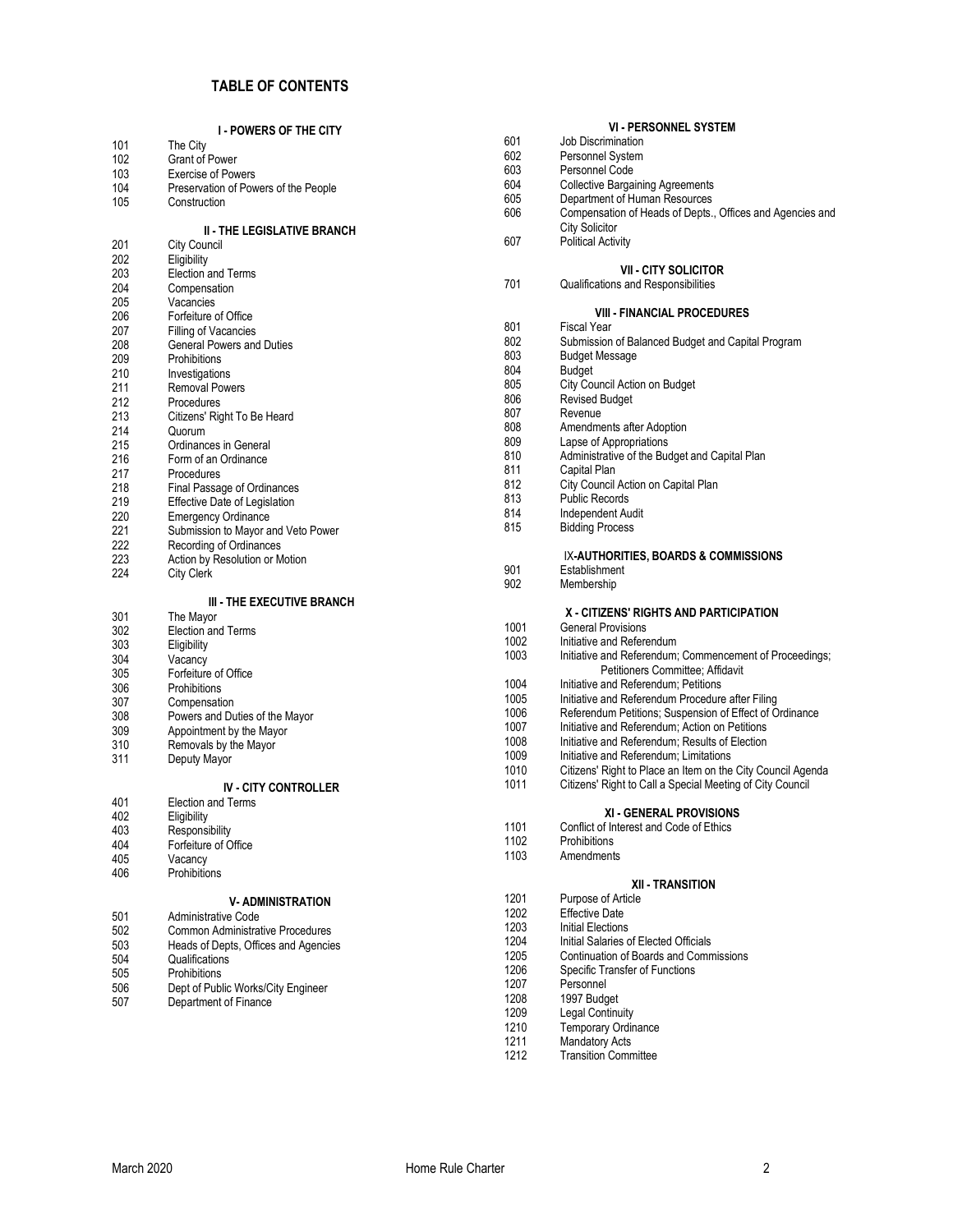#### **HOME RULE CHARTER ARTICLE I - POWERS OF THE CITY**

#### **SECTION 101 THE CITY**

A. The City shall be a municipality of the Commonwealth of Pennsylvania known as the City of Allentown. Its boundaries shall remain as they are on the effective date of this Charter unless otherwise changed by law. The City shall be governed pursuant to this Charter.

B. English shall be the official language of the City of Allentown and the language in which City business shall be conducted, unless otherwise required by applicable state and/or federal law or regulation.

#### **SECTION 102 GRANT OF POWER**

The City shall have the power to exercise any power or to perform any function not denied by the Constitution of the United States, by the Constitution of Pennsylvania, by act of the General Assembly of Pennsylvania, or by this Charter.

#### **SECTION 103 EXERCISE OF POWERS**

All powers of the City shall be exercised as provided by this Charter, or if the Charter makes no provision, as provided by ordinances or resolutions of the City Council.

#### **SECTION 104 PRESERVATION OF POWERS OF THE PEOPLE**

Powers reserved to the people by the Constitution of the United States and by that of the Commonwealth of Pennsylvania shall be inviolate.

#### **SECTION 105 CONSTRUCTION**

A. Powers. The powers of the City under this Charter shall be construed liberally in favor of the City, and the specific mention of particular powers in the Charter shall not be construed as limiting in any way the general power granted in this Article.

B. Severability. If any provision of this Charter shall be judged by any court of competent jurisdiction to be invalid, such judgment shall not affect, impair or invalidate the remainder of this Charter, but shall be limited in its effect and operation to the particular provision involved.

# **ARTICLE II - THE LEGISLATIVE BRANCH**

#### **SECTION 201 CITY COUNCIL**

There shall be seven (7) members of Council elected at large. The President of Council shall be nominated and elected by the Council members.

#### **SECTION 202 ELIGIBILITY**

A. Only qualified voters of the City, as established by the general laws of the Commonwealth of Pennsylvania for municipal elections, shall be eligible to run for City Council.

B. All Council members and the Council President must retain residence in the City during their term of office. If, during a term of office, a Council member moves out of the city, he or she must resign from his or her position on City Council.

#### **SECTION 203 ELECTION AND TERMS**

A. The regular election of Council members shall be held on the General Municipal Election Day as established by the laws of the Commonwealth of Pennsylvania. The terms of Council members shall begin at noon (12:00 p.m.) on the first Monday of January next following the municipal election and shall be four (4) years.

B. In the year the Mayor is elected, four (4) Council members shall be elected. In the next municipal election, three (3) Council members shall be elected.

#### **SECTION 204 COMPENSATION**

A. Each Council Member elected at the first election under this Charter and in subsequent elections, or already in office when this Charter takes effect, shall receive an annual salary in the amount of \$6,149. The President of Council shall receive Five Hundred (\$500.00) Dollars in addition to the salary of a regular City Council member. Increases in the salary of city Council members may be attained only by referendum.

B. In addition to their salary, Council members may, at their own expense, purchase into the existing health care plan for city employees for themselves and for their families at the group rates, charged by the health care provider, to the City,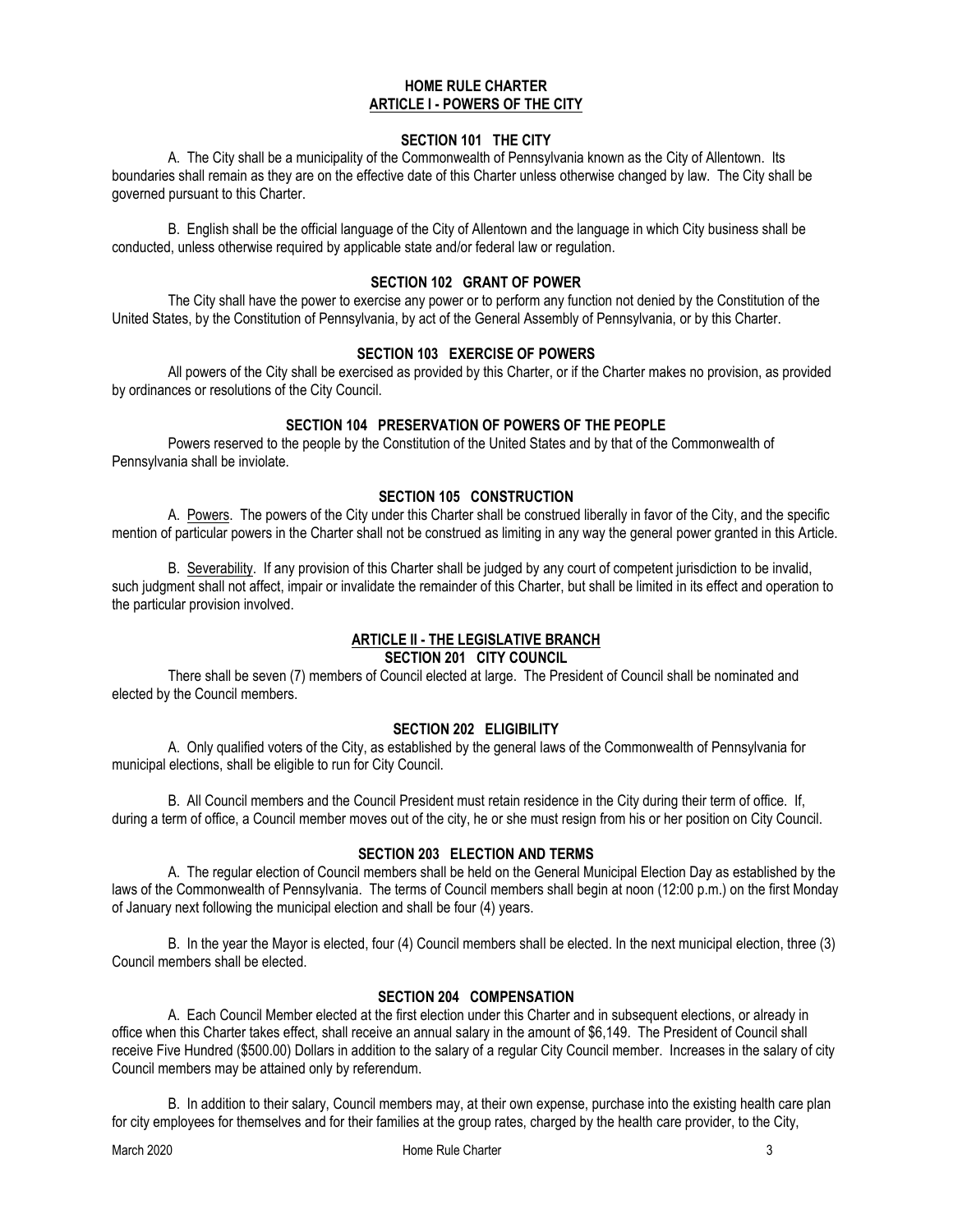available to City employees. City Council members shall be reimbursed for their legitimate expenses related to the office of Council, and shall receive no other benefits.

#### **SECTION 205 VACANCIES**

The Office of Council Members shall become vacant upon death of the Member, resignation, removal from office in any manner authorized by law or forfeiture of office.

#### **SECTION 206 FORFEITURE OF OFFICE**

A Member of Council shall forfeit office if the Member:

A. Lacks, at any time during the term of office, any qualification for the office prescribed by this Charter or by law;

B. Violates any express prohibition of this Charter;

C. Fails to attend three (3) consecutive regular meetings of the Council without being excused by the President of Council or a simple majority of remaining Council members;

D. Is convicted of any crime classified as a misdemeanor of the second degree or higher, under the laws of the Commonwealth of Pennsylvania or of the United States, or be convicted of any comparable graded crime under the laws of any other state in the United States.

In all cases of forfeiture, the Member shall be entitled to notice and a hearing before Council in accordance with administrative procedures to be established by Council.

#### **SECTION 207 FILLING OF VACANCIES**

A vacancy in the Council shall be filled by a majority vote of the remaining Members of Council. If the Council fails to act within thirty (30) days following the occurrence of the vacancy, the court of Common Pleas of Lehigh County shall, upon petition of three (3) Members of Council or ten (10) qualified voters of the City, fill the vacancy in such office by the appointment of a qualified resident of the City. The replacement Council member shall be a qualified voter of the same party as the person vacating the seat, or, if the person vacating the seat had no party affiliation, a person of any political party as appointed by Council. The individual appointed will remain in office until the first Monday in January following the next municipal election. At such municipal election, a qualified person shall be elected to serve from the first Monday of January following the election for the remainder of the term of the person originally elected to such office or, if such term would otherwise expire on the first Monday following, for a new full term.

#### **SECTION 208 GENERAL POWERS AND DUTIES**

All powers of the City not otherwise provided for in this Charter shall be exercised in a manner to be determined by Council. Council shall provide for the exercise and performance of any such other powers and duties in a manner consistent with the terms of this Charter.

#### **SECTION 209 PROHIBITIONS**

A. No Council Member shall hold any compensated appointive City office or City employment.

B. No Council Member shall serve as a compensated elected official in any other office in the Commonwealth of Pennsylvania or political subdivision thereof.

C. No Council member shall hold any compensated appointive City office or City employment until one year after his or her resignation or one year after the expiration of the term for which the member was elected to the Council.

D. Except for the purpose of inquiry, the Council and its Members shall deal with all departmental and bureau employees through the Mayor or a designee of the Mayor.

E. Neither the Council nor any of its Members shall, in any manner, dictate the appointment or removal of any City administrative offices or employees whom the Mayor or subordinates of the Mayor are empowered to appoint except as otherwise provided in this Charter.

F. No Council Member shall serve as an employee of any municipal authority, which is created solely or jointly by the City with one or more political subdivisions until one (1) year after the expiration of the term for which the Member was elected to Council.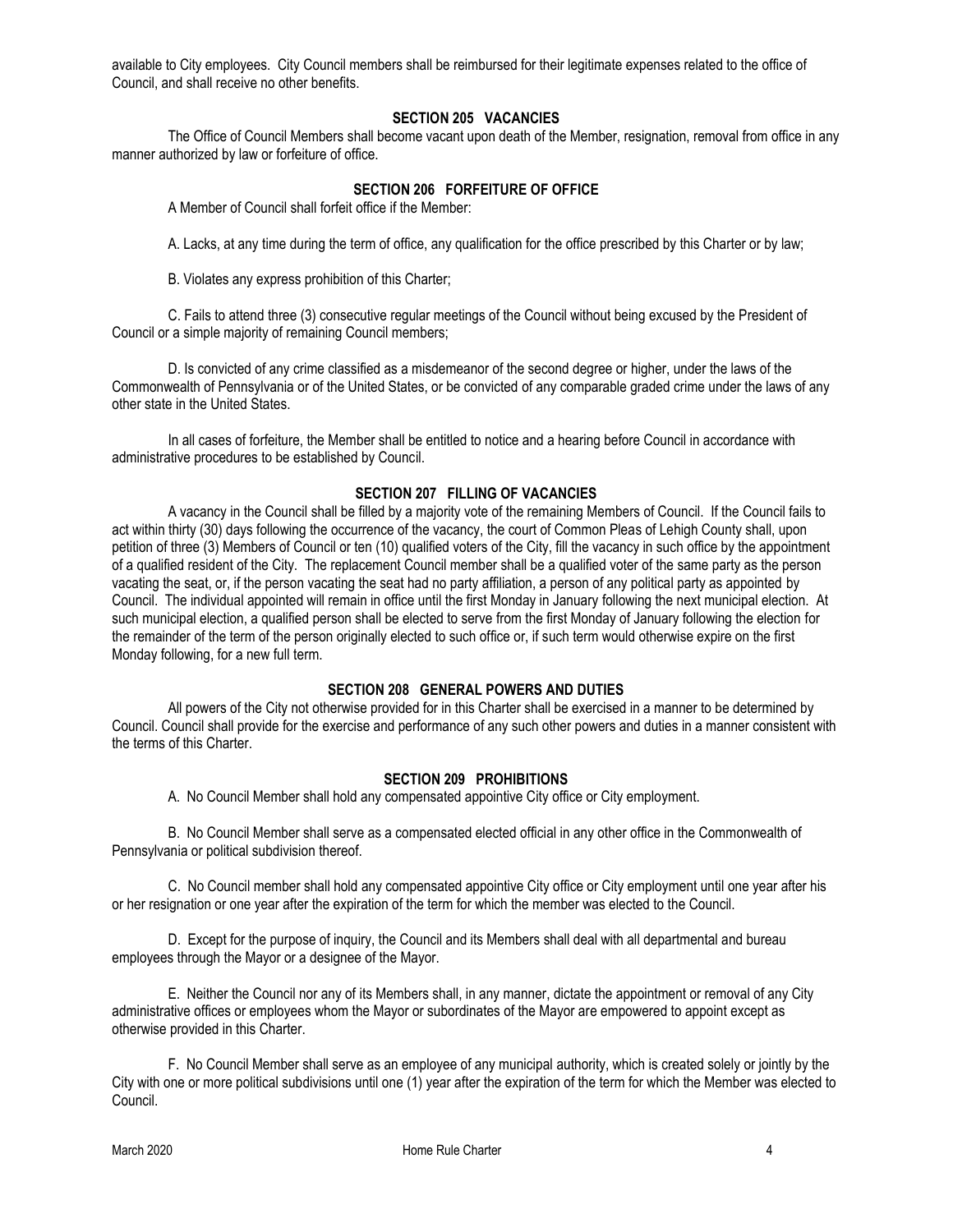G. Any Council Member who has a financial interest, direct or indirect, or by reason of ownership of stock in any corporation in any sale of land with the City or in any contract with the City, shall immediately make publicly known their interest and shall refrain from voting upon, or otherwise participating in the sale of such land or making of such contract. A statement of such interest shall be filed with the City Clerk. Any Council Member who willfully conceals such interests shall be guilty of malfeasance in office.

Violation of this section with the knowledge expressed or implied of the person or corporation contracting with or making a sale to the City shall render the contract or sale voidable by the City.

#### **SECTION 210 INVESTIGATIONS**

A. Council shall have the power, by ordinance, to make or cause to be made, investigations, audits or studies of the City and the conduct of any City department, office or agency, and, for this purpose may retain professional and technical assistance, subpoena witnesses, administer oaths, take testimony, require the production of evidence, and provide funds for such investigation, audit, or study.

B. The subjects of such investigation, audit or study shall be specifically stated in the authorizing ordinance.

#### **SECTION 211 REMOVAL POWERS**

A. Council shall have the power to remove from office for cause set forth in this section, any person appointed to the office by Council.

B. Council, may at its discretion, remove the City Solicitor if six (6) Members of the City Council vote in favor of a motion to do so.

C. Council shall have the power to remove any elected official or appointed department head from office, if Council finds such person guilty of malfeasance in office. Malfeasance in office means an unlawful act committed willfully by an elective public officer in his or her capacity as an elected official.

#### **SECTION 212 PROCEDURES**

A. Rules. The Council shall determine its own rules and Order of Business.

B. Meetings. Council shall hold a regular meeting at least twice each month in the evening on a day and place as the Council may prescribe by rule. *Council may, by resolution, cancel a meeting in the advent it is deemed not necessary due to lack of business.* (11/6/01)

C. Special Meetings. Special meetings may be held on the call of the President of Council or at least four (4) Members of Council at such time and place and under such conditions as the Council may prescribe by rule.

D. Meetings Open to the Public. All meetings shall be open to the public, except executive sessions as authorized by law. The Chambers shall be arranged in such a way as to have all Members of Council facing the public.

E. Voting. All action shall be at a public session and shall require a majority full vote of Council, except in the case of a vote to override a veto which shall require an affirmative vote of five (5) Members, and in the case of passage of an ordinance which shall require a majority vote of Council as a whole unless otherwise specified in this Charter or State Law. Voting shall be by Roll Call vote, and the vote of each Member of Council shall be entered in the Minutes of the Meeting.

F. The Council shall provide for keeping of Minutes of its proceedings. The Minutes shall be a public record and shall be maintained in City Hall and a copy in the Allentown Public Library and in the Lehigh County Law Library.

#### **SECTION 213 CITIZENS' RIGHT TO BE HEARD**

The Council must provide reasonable opportunity for interested citizens and taxpayers to address the Council on matters of general or special concern. Citizens' right to be heard shall be the first order of business at all public meetings and before a vote on any Council business. The public shall be granted the opportunity to comment at Council meetings without time limitations, except when the Council President, imposes a reasonable time limitation deemed necessary. Council members, by a vote of a majority plus one (1), may override the Council president's time limitation.

#### **SECTION 214 QUORUM**

A Quorum of Council shall consist of a majority plus one of qualified Council members.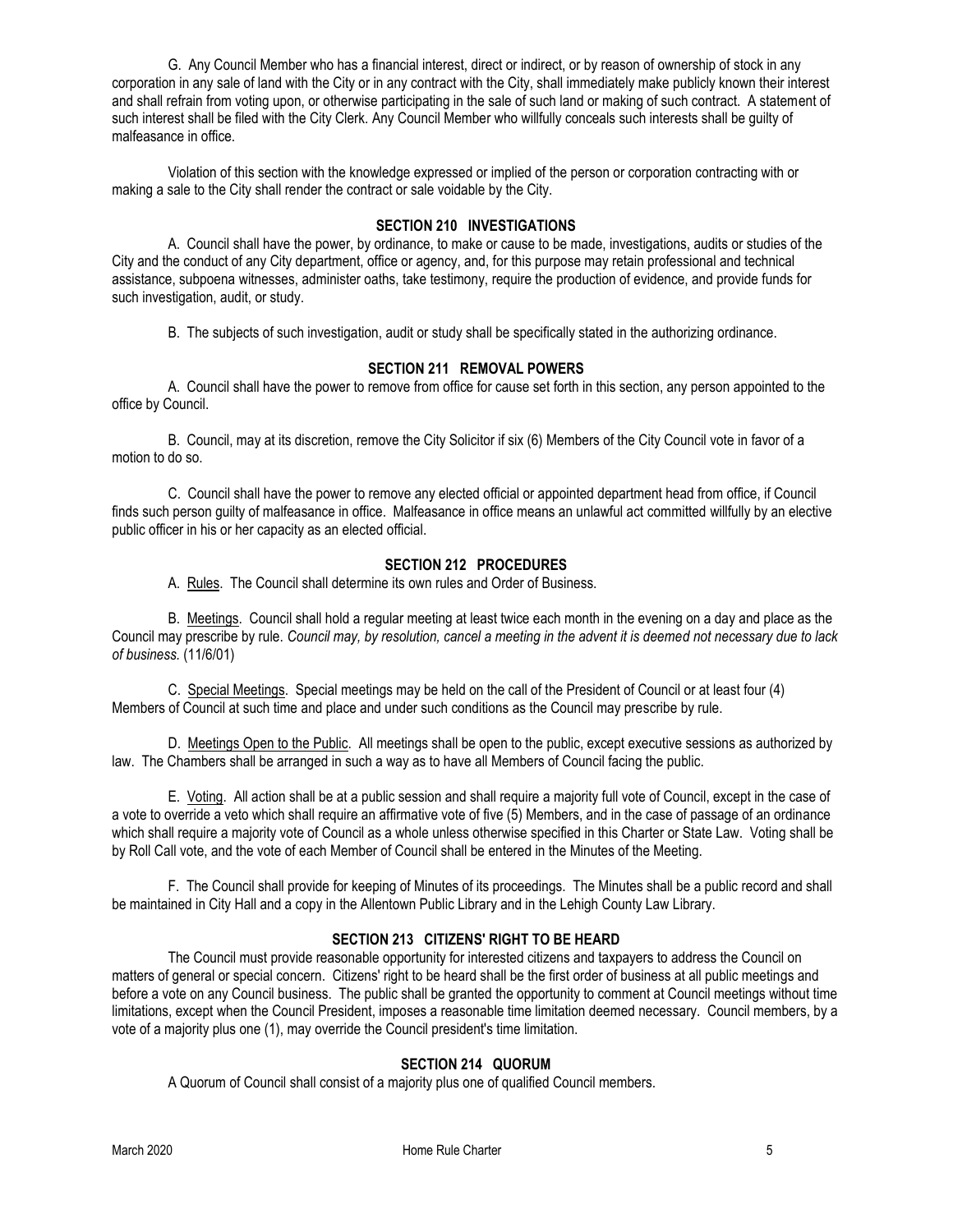#### **SECTION 215 ORDINANCES IN GENERAL**

Council may legislate by passage of an ordinance. All ordinances introduced shall be kept in a place accessible to the public at all reasonable times. Final action on all ordinances shall take place during public meetings.

#### **SECTION 216 FORM OF AN ORDINANCE**

Every ordinance shall have a title clearly expressing its subject and every ordinance shall contain only one subject.

#### **SECTION 217 PROCEDURES**

A. An ordinance shall be introduced by any two (2) Members of City Council at any regular or special meeting of the Council without vote.

B. After the first reading, the City Clerk shall distribute a copy of the proposed ordinance to each Council Member and to the Mayor and shall file and make available a reasonable number of copies in the office of the City Clerk.

#### **SECTION 218 FINAL PASSAGE OF ORDINANCES**

A minimum of fourteen days must intervene between introduction and passage of an ordinance unless Council finds and declares a public emergency posing a sudden, clear and present danger to life or property. However, Council may by the affirmative vote of six of its seven members reduce or eliminate the fourteen day period between introduction and passage of any ordinance.

#### **SECTION 219 EFFECTIVE DATE OF LEGISLATION**

Subject to the provisions of Section 221 Submission to Mayor and Veto Power, every adopted ordinance except emergency legislation shall become effective at the expiration of thirty days after passage by Council and approval by the Mayor, or repassage by Council over the Mayor's veto, or at a date specified therein, but not less than ten days after adoption.

#### **SECTION 220 EMERGENCY ORDINANCE**

An emergency ordinance may be adopted to meet a public emergency posing a sudden, clear and present danger to life or property. An emergency ordinance shall be introduced in the form and manner prescribed for an ordinance generally, except that it shall be plainly designated as an emergency ordinance and shall describe in clear and specific terms the nature of the emergency. Every emergency ordinance shall automatically stand repealed as of the 91st day following the date on which it was adopted, but this shall not prevent reenactment of the ordinance if the emergency still exists.

#### **SECTION 221 SUBMISSION TO MAYOR AND VETO POWER**

A. Before any ordinance takes effect, it must first be submitted to the Mayor for approval. The Mayor shall sign the ordinance within ten (10) days if approved, but if not, shall return it to Council stating objections in a written message, *except in the case of budget or levy ordinances for which said period shall be reduced to five (5) days*. Council may at its next meeting, reconsider the ordinance and may pass it over the Mayor's veto by the affirmative vote of five (5) members of City Council. (11/6/01)

B. If the Mayor fails within ten (10) days after any ordinance is submitted to him to sign the ordinance and/or return it to Council, such ordinance shall be considered adopted at the expiration of the ten (10) day period, *except in the case of budget or levy ordinances, such ordinances shall be considered adopted at the expiration of the five (5) day period*. (11/6/01)

C. The veto power of the Mayor shall not apply to ordinances adopted by initiative or referendum.

#### **SECTION 222 RECORDING OF ORDINANCES**

The Clerk shall record all ordinances, resolutions and City Council minutes in accordance with the Retention and Disposition Schedule for Records of Pennsylvania Municipalities. No later than three months after the close of each year, the codification and index of ordinances shall be compiled. After they are passed, all ordinances shall be open and available for public inspection at the Allentown Public Library.

#### **SECTION 223 ACTION BY RESOLUTION OR MOTION**

Nothing in this Article is intended to preclude Council from taking appropriate action by resolution or motion.

#### **SECTION 224 CITY CLERK**

City Council shall appoint an officer of the City who shall have the title of City Clerk. The City Clerk shall give notice of Council meetings to its members and the public, take the minutes of all City Council meetings, keep the minutes of its proceedings, be a notary public, shall serve as secretary to the Council and perform such other duties as are assigned by the Administrative Code, the Council, or state law.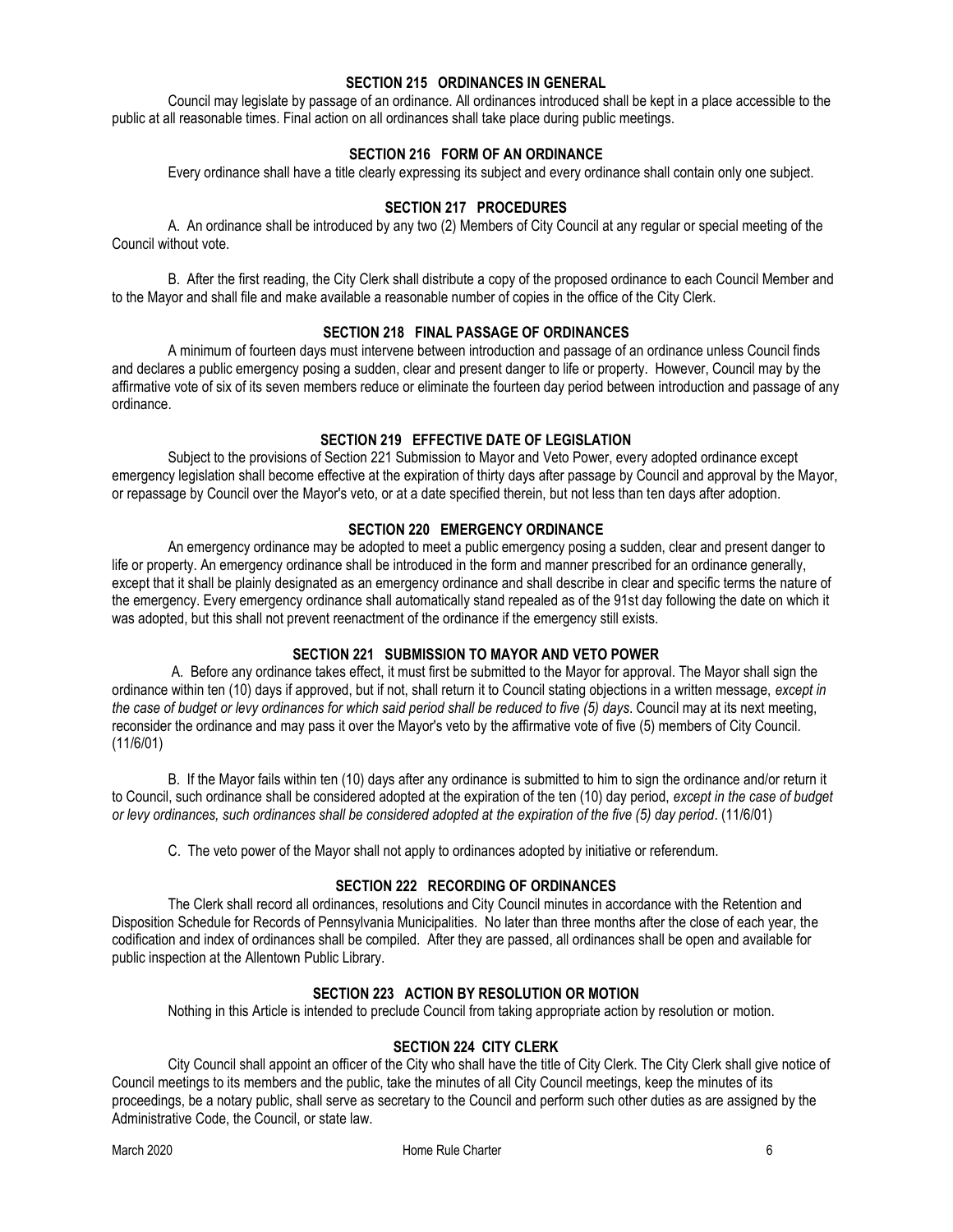#### **ARTICLE III THE EXECUTIVE BRANCH**

#### **SECTION 301 THE MAYOR**

The executive, administrative and law enforcement powers of the City shall be vested in the Mayor. The Mayor shall control and be accountable for the executive branch of the City government, as provided by this Charter.

#### **SECTION 302 ELECTION AND TERMS**

The election of the Mayor shall be held in municipal elections in the manner provided by law. The term of office of the Mayor shall be four years commencing the first Monday in January after the election.

No person shall be elected to the office of Mayor more than twice. The time served to fill in for the remainder of an unexpired term shall not be deemed a 'term' for the purposes of this limitation. (15377 6/21/2017 – 8,170 to 3,205)

#### **SECTION 303 ELIGIBILITY**

The candidate for Mayor shall be a registered voter of the City. The Mayor shall continue to reside in the City throughout the term of office.

#### **SECTION 304 VACANCY**

A. If the office of the Mayor becomes vacant for any reason, Council shall appoint an interim Mayor of the same political party who shall serve until the next Municipal election.

B. If the Council fails to act within thirty days following the occurrence of the vacancy, the Court of Common Pleas of Lehigh County shall, upon petition of three members of Council or ten qualified electors of the City, fill the vacancy in such office by the appointment of a qualified resident of the City. A vacancy in the office of Mayor shall be filled at the next Municipal Election, in the manner provided by law. The person elected shall hold the qualifications for the office of the Mayor and shall serve the remaining portion of the vacated term.

C. If the vacancy occurs more than ninety (90) days before the next general municipal election, the appointee as selected in the preceding paragraph shall serve until the first Monday of January next following said election. If a portion of the term remains beyond said date, an individual shall be elected at said general municipal election to serve from the first Monday of January following said election to the end of the term as provided in Section 302.

D. Until the vacancy is filled, the President of Council shall act as Mayor. If the President of Council should resign or be unable to act, the Acting Mayor shall be chosen by a majority vote of the remaining members of Council to serve as Acting Mayor until the vacancy is filled by election.

#### **SECTION 305 FORFEITURE OF OFFICE**

The Mayor shall forfeit office if the Mayor:

A. Lacks at any time during term of office for which elected any qualifications for the office prescribed by this Charter or by law;

- B. Violates any expressed prohibition of the Charter; or
- C. Is convicted of any crime classified as a misdemeanor of the second degree or higher, under the laws of the Commonwealth of Pennsylvania or the United States or be convicted of any comparable graded crime under the laws of any other state in the United States.

In all cases of forfeiture, the Mayor shall be entitled to notice and a hearing in accordance with the administrative procedures to be established by Council.

#### **SECTION 306 PROHIBITIONS**

A. The Mayor shall not hold any compensated appointive City office or City employment during the term of office for which the Mayor was elected.

B. The Mayor shall not serve as an elected official in any other office in the Commonwealth of Pennsylvania or political subdivision thereof.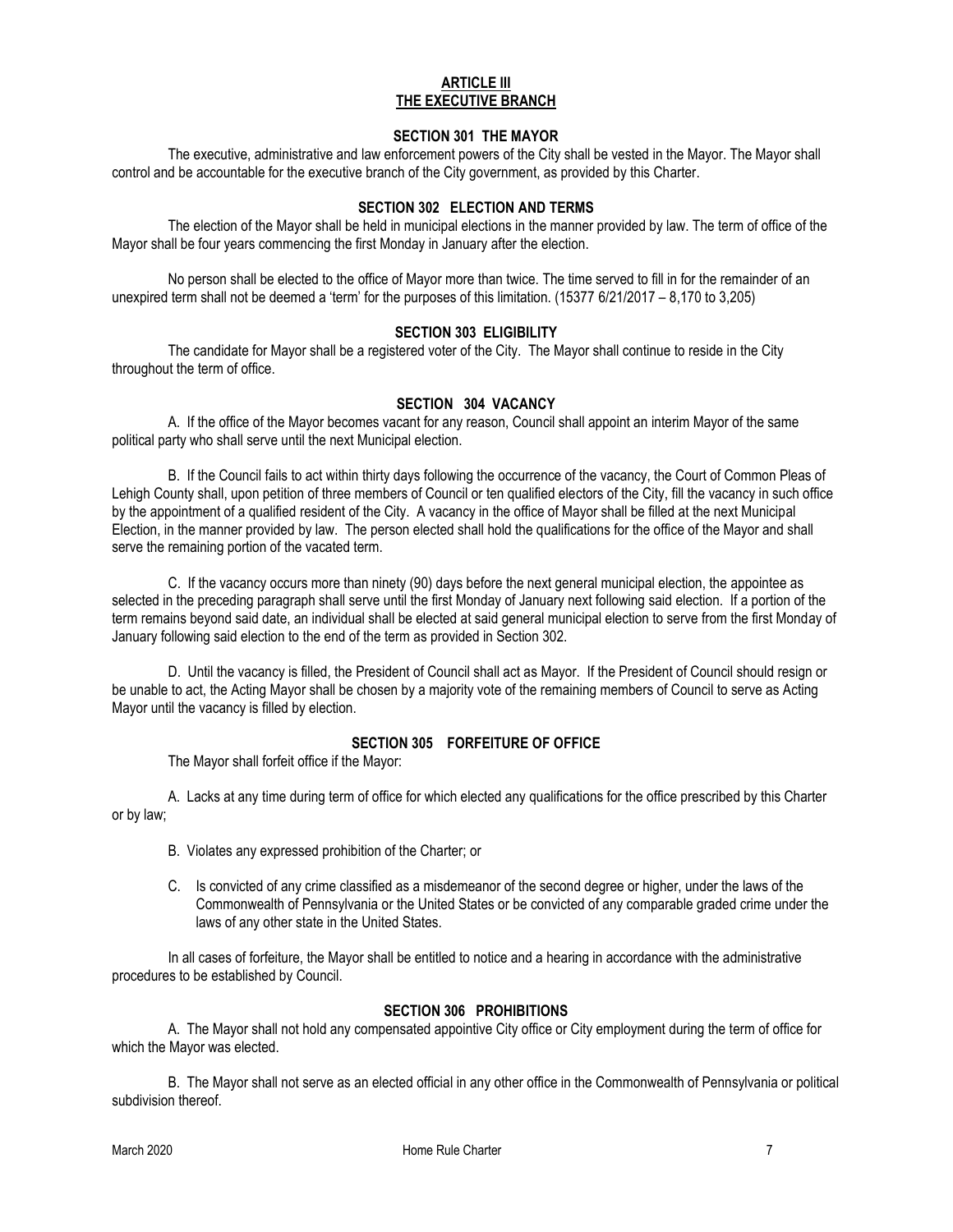C. The Mayor shall not serve as an employee of a municipal authority, which is created solely or jointly by the City with one or more political subdivisions until one year after the expiration of the term of office for which the Mayor was elected.

D. A Mayor who has a financial interest, direct or indirect, or by reason of ownership of stock in any corporation, in any contract with the City or in the sale of land, shall immediately make known that interest to Council. A Mayor who willfully conceals any such interests shall be guilty of malfeasance in office. Violation of this section with the knowledge expressed or implied of the person or corporation contracting with or making a sale to the City shall render the contract or sale voidable by the City.

#### **SECTION 307 COMPENSATION**

A. The Mayor shall receive an annual salary in the amount of \$61,493 until such amount is changed by City Council.

B. City Council may determine the annual salary of the Mayor by ordinance, but no ordinance changing such salary shall become effective until the date of commencement of the term of the Mayor elected at the next regular election, provided that such election follows the adoption of such ordinance by at least six (6) months.

#### **SECTION 308 POWERS AND DUTIES OF THE MAYOR**

The Mayor shall have the following powers and duties:

A. Execute, enforce and obey the ordinances of the City, the laws of the Commonwealth of Pennsylvania and the United States of America.

B. Prepare and present a budget to City Council in accordance with the provisions of this Charter.

C. Inform City Council and the public each January of the financial and general condition of the City.

D. Provide Council with all information concerning finances and general conditions of the City as may be requested by Council.

E. Prepare and submit, to City Council, on an annual basis a five (5) year financial plan and budget.

F. Introduce proposed legislation to Council and make recommendations to City Council concerning the affairs of the

City.

G. Direct and supervise the administration of all departments, offices and agencies of the City, except as otherwise provided by the Charter or by law.

H. Supervise and direct the negotiation and administration of any collective bargaining agreements with City employees.

I. Ensure that all laws, provisions of this Charter and acts of City Council are faithfully executed.

J. Be responsible for the establishment and development of the administrative policy.

K. Be present or represented at all regular City council meetings. The Mayor may participate in all regular City Council discussions but shall have no vote.

L. Execute all bonds, notes, contracts, and written obligations of the City.

M. Issue subpoenas and compulsory processes, under the official seal of the Mayor, for the attendance of such persons and the production of such books and records as deemed necessary by the Mayor, and seek enforcement of such subpoenas by the Court of Common Pleas of Lehigh County.

N. Appoint, suspend or remove any City employee, except as otherwise provided by this Charter or by law, and unless otherwise provided, be responsible for the employment of personnel necessary for the effective operation of city government.

O. Perform such other duties and exercise such other powers as stated in this Charter, by law, or ordinance.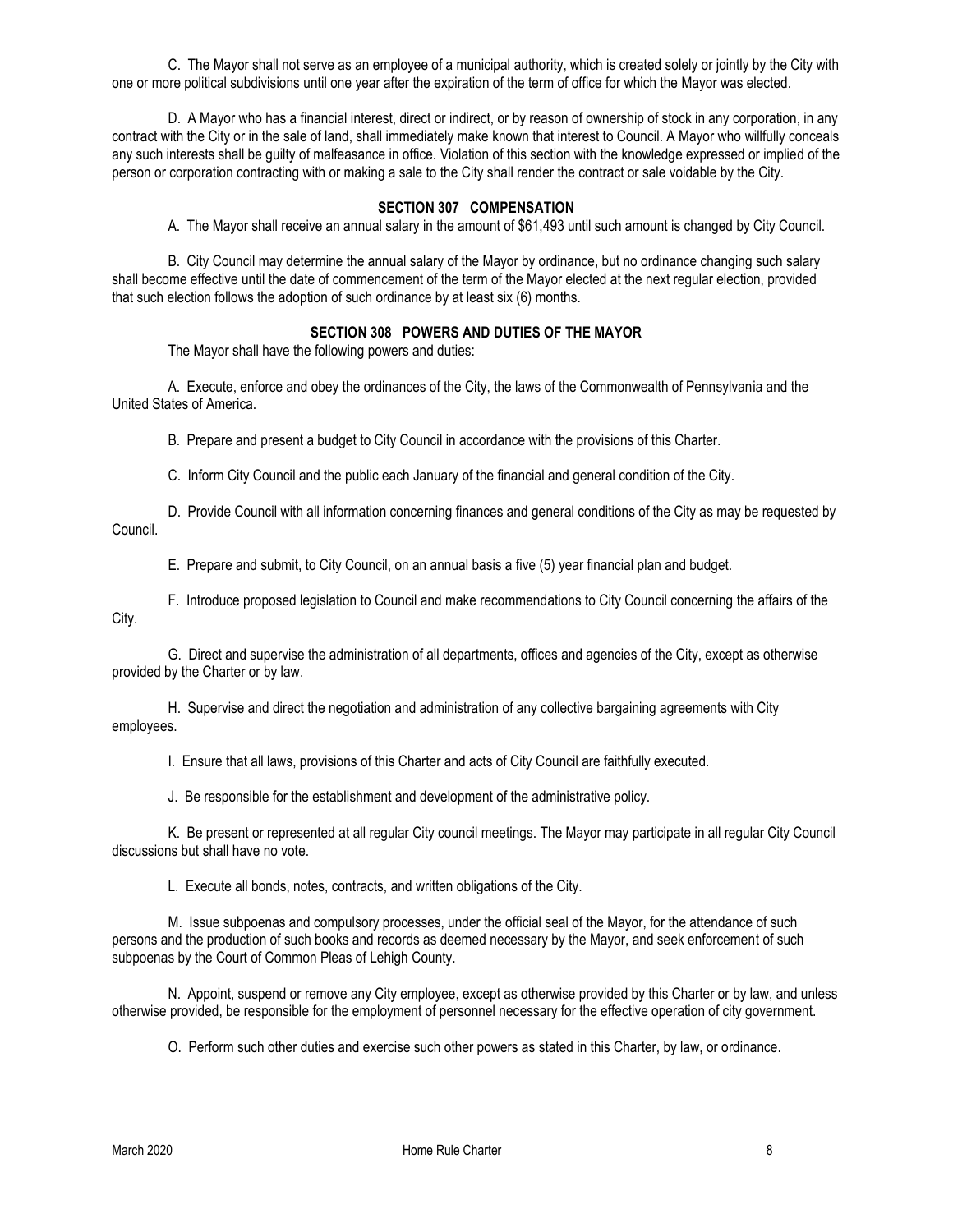#### **SECTION 309 APPOINTMENT BY THE MAYOR**

The Mayor shall appoint:

A. One City Solicitor. Any person so appointed shall hold office unless removed during the term for which the Mayor is elected and until a successor is appointed and qualified. Four (4) affirmative votes of Council, at each Mayor's term, shall be necessary for confirmation. The City Solicitor is required to be reappointed and reconfirmed by the majority of Council and is required to be either a resident of Allentown and/or be a taxpayer prior to their appointment. (11/5/02) The Mayor may also appoint one or more assistant solicitors as are necessary and approved by Council.

B. All Members of Boards, Authorities and Commissions, over which he has the power to appoint. The majority of Council shall be necessary for confirmation, except where otherwise provided by state statute.

#### **SECTION 310 REMOVALS BY THE MAYOR**

The Mayor may remove from office anyone appointed pursuant to Section 309, unless otherwise provided by law.

#### **SECTION 311 DEPUTY MAYOR**

Upon taking office, the Mayor shall designate a department head or elected City official who shall serve as Deputy Mayor, in the event of the Mayor's temporary disability or absence from the City. The Mayor may change his designation from time to time. The Deputy Mayor shall exercise all the duties of the Mayor, except the power of appointment or removal from office.

#### **ARTICLE IV**

#### **CITY CONTROLLER**

#### **SECTION 401 ELECTION AND TERMS**

The election of the City Controller shall be held in municipal elections in the manner provided by law. The term of office of the City Controller shall be four (4) years commencing the first Monday in January after the election.

#### **SECTION 402 ELIGIBILITY**

The candidate for City Controller shall be a registered voter of the City and shall continue to reside in the City throughout the term of office. The City Controller elected at the first election under this Charter shall receive an annual salary of \$49,892. All future increases or decreases in the City Controller's salary shall be by referendum.

#### **SECTION 403 RESPONSIBILITY**

The City Controller shall:

A. Have financial oversight of City finances, independent of the Executive and Legislative branches and shall review all expenditures of the Mayor, City Council and City Boards, Commissions and Agencies;

B. Review the Annual Budget before approval by City Council, and make nonbinding recommendations to the Mayor and to City Council for consideration, if he or she deems it necessary;

C. Be present or represented at all Council meetings;

D. Perform specific audits of City finances from time to time as requested by the Mayor or by City Council;

E. Report, to the Mayor and to City Council, on the progress of the implementation of any recommendations as found in the Annual Audit and Management Letter;

F. Assist in all audits conducted by independent auditors;

G. Assure the accurate and timely completion and submittal of audit reports along with appropriate follow-up recommendations;

H. Furnish to City Council, the Mayor, and others, as appropriate, periodic reports of audits conducted;

I. Interpret and communicate audit policies and procedures to all City management and staff;

J. Direct internal financial security and loss investigation activities;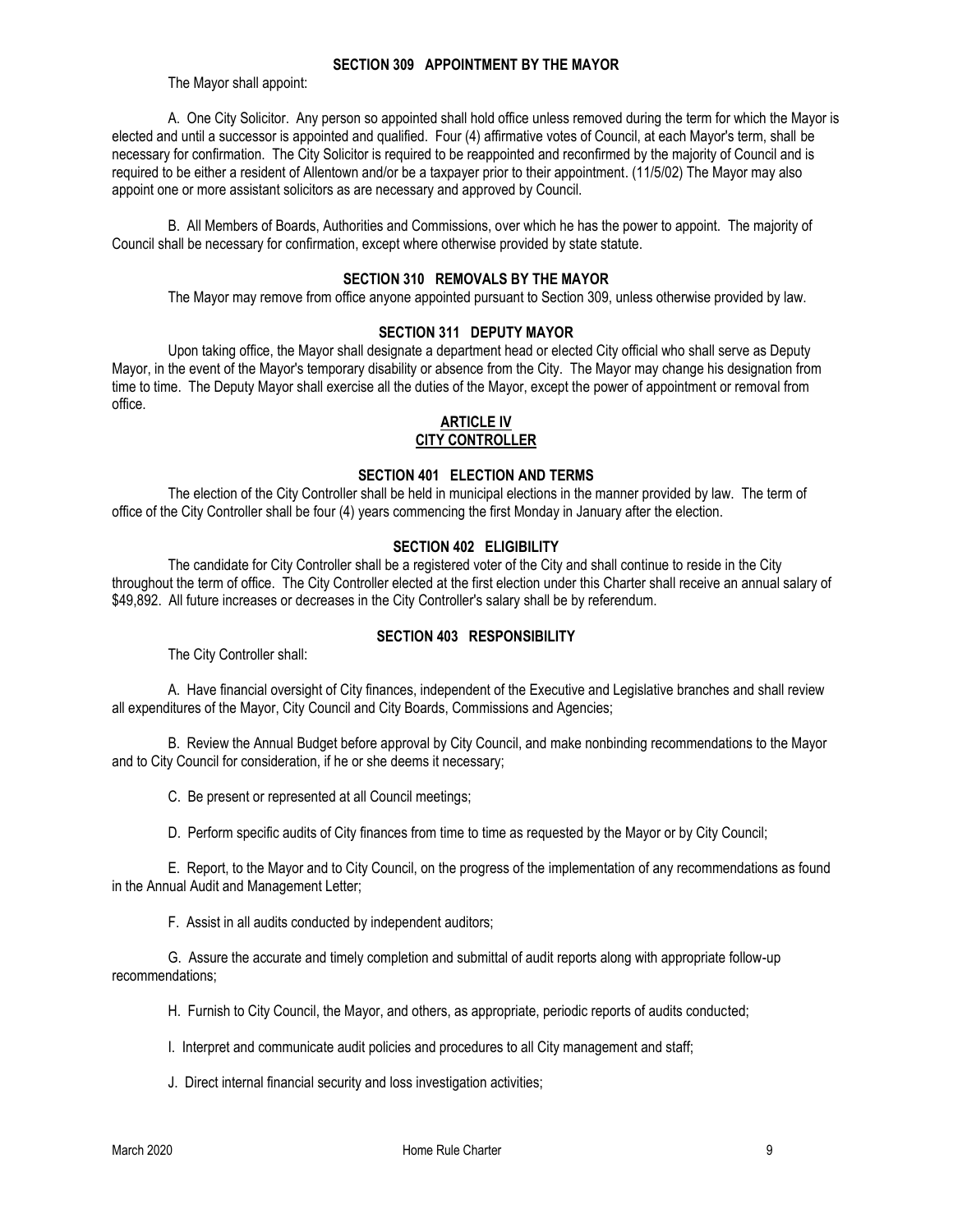K. Prepare an annual budget for the office of City Controller and operate the office of City Controller within approved budget limitations; and

L. Issue any subpoenas in order to fulfill the duties and responsibilities of the office of City Controller.

#### **SECTION 404 FORFEITURE OF OFFICE**

The City Controller shall forfeit that office if the City Controller:

A. Lacks, at any time during term of office, for which any qualification for the office prescribed by this Charter or by

B. Violates any express prohibition of the Charter; or

law;

C. Is convicted of any crime classified as a misdemeanor of the second or degree higher, under the laws of the Commonwealth of Pennsylvania or the United States, or be convicted of any comparable crime under the laws of any other state in the United States.

In all cases of forfeiture, the City Controller shall be entitled to notice and a hearing in accordance with the administrative procedures to be established by Council.

#### **SECTION 405 VACANCY**

A. If the office of the City Controller becomes vacant for any reason, Council shall appoint an interim City Controller, of the same political party, who shall serve until the next Municipal Election.

B. A vacancy in the office of the City Controller shall be filled at the next Municipal Election, in the manner provided by law. The person elected shall hold the qualifications for the office of the City Controller and shall serve the remaining portion of the vacated term.

#### **SECTION 406 PROHIBITIONS**

A. The City Controller shall not hold any compensated appointive City office or City employment during the term of office for which the City Controller was elected.

B. The City Controller shall not serve as an elected official in any other office in the Commonwealth of Pennsylvania or political subdivision thereof.

C. The City Controller shall not hold any compensated appointed City office or City employment until one (1) year after the expiration of the term for which the City Controller was elected.

D. The City Controller shall not serve as an employee of a municipal authority which is created solely or jointly by the City with one or more political subdivisions until one (1) year after the expiration of the term for which the City Controller was elected.

E. A City Controller who has a financial interest, direct or indirect, or by reason of ownership of stock in any corporation, in any sale of land with the City or in any contract with the City, shall immediately make known that interest to Council. A City Controller who willfully conceals any such interest shall be guilty of malfeasance in office. Violation of this section with the knowledge expressed or implied of the person or corporation contracting with or making a sale to the City shall render the contract or sale voidable by the City.

#### **ARTICLE V ADMINISTRATION SECTION 501 ADMINISTRATIVE CODE**

The Administrative Code shall be made a part of the Codified Ordinances. City Council shall enact, and from time to time, may amend the Administrative Code, which shall set forth in detail the organization and administrative structure and procedures of the City, including:

A. A specific enumeration of departments, offices and agencies and the division of powers and responsibilities among them;

B. The internal procedures for the operation of the departments, offices and agencies; and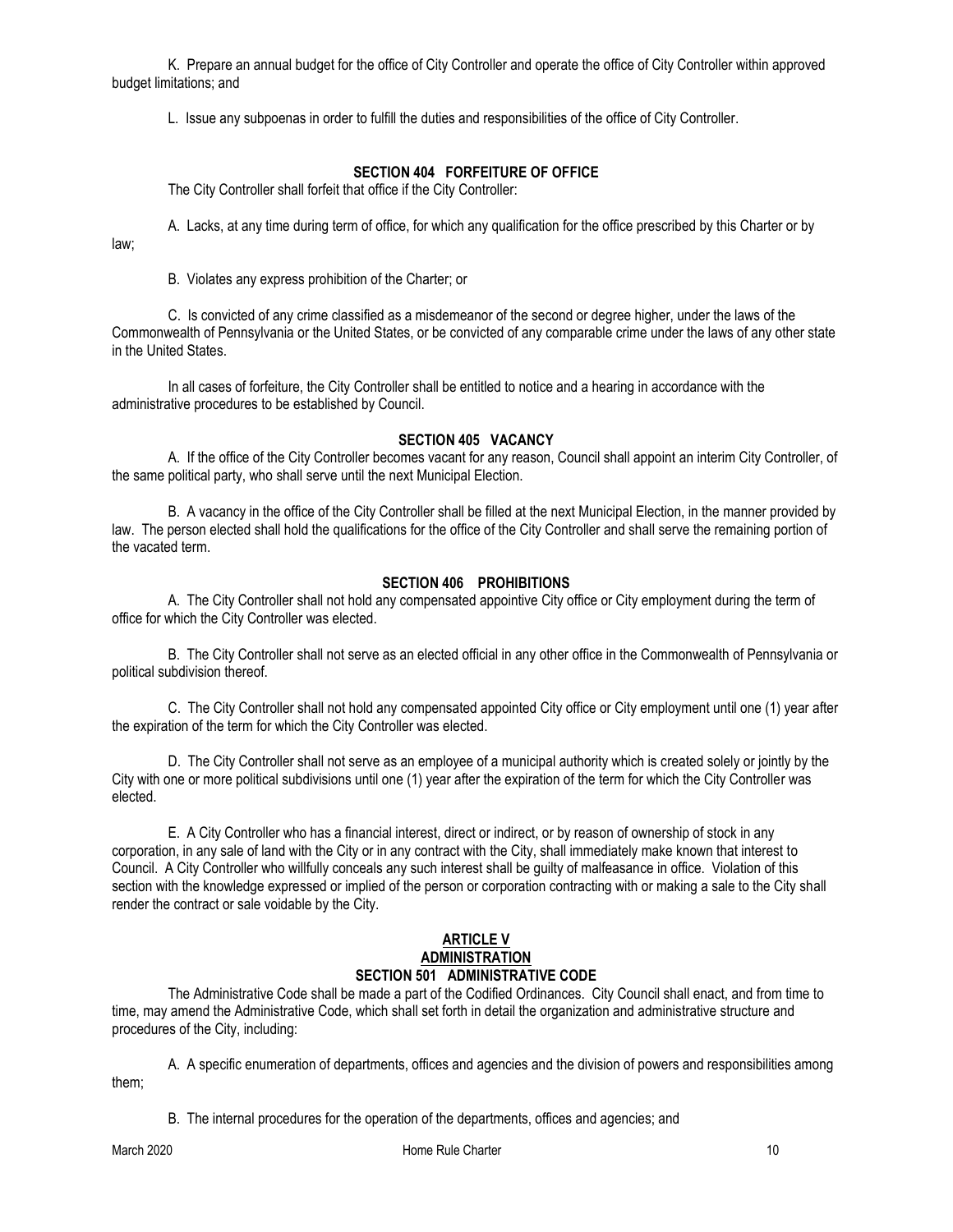C. Any other rules, regulations and procedures reasonably appropriate for efficient administration.

#### **SECTION 502 COMMON ADMINISTRATIVE PROCEDURES**

City Council shall have the power, by ordinance, to adopt uniform administrative procedures, regulations and forms to be followed by all elected officials, departments, offices and agencies.

#### **SECTION 503 HEADS OF DEPARTMENTS, OFFICES AND AGENCIES**

A. Appointment: Except as otherwise provided by this Charter or other applicable statute, the Mayor shall appoint and remove the head of any department, office and agency. An appointment shall not be effective unless City Council, by resolution, confirms it or fails to reject it within sixty (60) days after the appointment. The appointee shall serve unless rejected by City Council or until removal from office, whichever is sooner.

B. Removal: The Mayor shall have the power at any time to remove the head of any department, office or agency immediately under the Mayor's direction and supervision, but the Mayor shall, within fourteen (14) days, notify, in writing, City Council of the removal and the reason for it.

#### **SECTION 504 QUALIFICATIONS**

The heads of departments, offices and agencies shall be selected solely on the basis of education, training, experience; and professional, executive and administrative abilities; and such other qualifications as may be set forth in this Charter.

#### **SECTION 505 PROHIBITIONS**

A. The Department Head shall devote full time to the office; shall hold no compensated elective public office; and shall hold no other City office or City employment for which any compensation is paid or received.

B. A Department Head who has a financial interest, direct or indirect, or by reason of ownership of stock in any corporation in any sale of land with the City or, in any contract with the City, shall immediately make known that interest to Council. A Department Head who willfully conceals such an interest shall be guilty of malfeasance in office. Violation of this section with the knowledge expressed or implied of the person or corporation contracting with or making a sale to the City shall render the contract or sale voidable by the City.

C. The Department Head shall refrain from participating in the debate and discussion of policy by City Council unless authorized by the Mayor but may respond to inquiries on any matter under consideration.

#### **SECTION 506 DEPARTMENT OF PUBLIC WORKS/CITY ENGINEER**

The Department of Public Works is mandated by this Charter. The Mayor shall appoint and fix the compensation of the head of the Department of Public Works/City Engineer. He or she shall perform the duties required through the Administrative Code or other action, or as may be required of a City Engineer by general law.

#### **SECTION 507 DEPARTMENT OF FINANCE**

There shall be a Department of Finance which is established for the purpose of creating a unified City accounting system. A Director of Finance shall be appointed by the Mayor with confirmation of Council. The Director of Finance shall be responsible for the administration of activities that include:

A. The receipt, expenditure, accounting, investment, custody and control of municipal funds and assets, including the budget (both operating and capital);

B. Financial accounting, which shall be conducted according to generally accepted accounting principles;

- C. Investments and insurance;
- D. Payroll;
- E. Pension administration;
- F. Materials management;
- G. All other financial matters that may arise.

#### **ARTICLE VI**

# **PERSONNEL SYSTEM**

## **SECTION 601 JOB DISCRIMINATION**

No individual shall be discriminated against with respect to any position or office because of age, gender, race, creed, handicap, color, religion, ancestry, veteran's status, national origin, sexual orientation, political opinions or affiliations or lawful activity in any employee organization.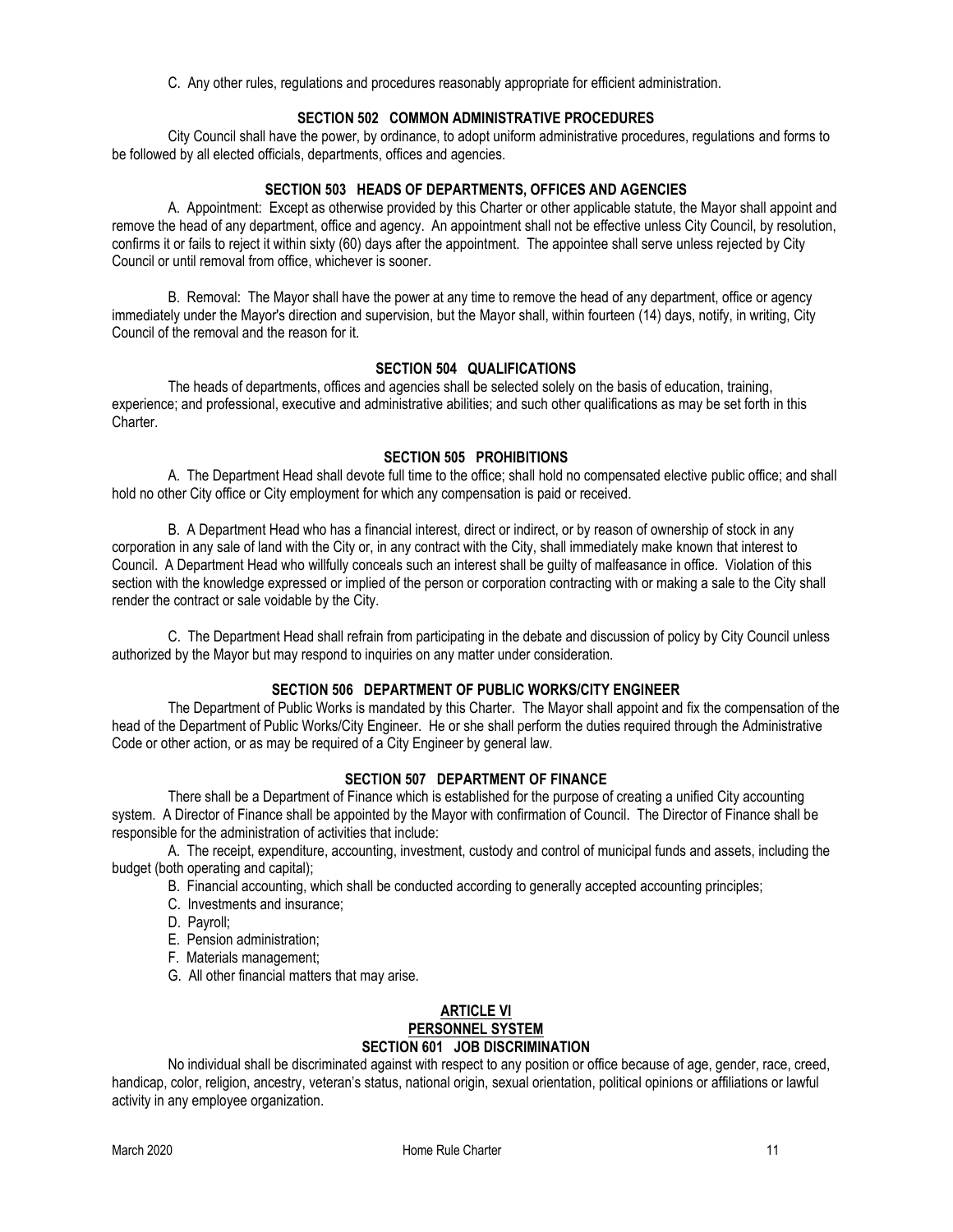#### **SECTION 602 PERSONNEL SYSTEM**

Each elected official, officer and employee of the City shall be a member of either the career or exempt service.

A. The exempt service shall consist of:

- 1. All elected officials;<br>2. The City Solicitor;
- 2. The City Solicitor;<br>3. The heads of depa
- The heads of departments, offices and agencies immediately under the direction and supervision of the Mayor;
- 4. The City Clerk;
- 5. The members of authorities, boards and commissions;
- 6. Temporary, part-time or seasonal employees;

B. All other officers and employees shall be members of the career service.

C. Merit Personnel System: There shall be a merit personnel system, the purpose of which shall be to require that all personnel decisions be made solely on the basis of merit and qualifications, applicable to all employees. Any appointment, promotion, transfer, demotion, suspension, dismissal or disciplinary action shall be carried out in accordance with the merit personnel system.

#### **SECTION 603 PERSONNEL CODE**

Within six (6) months of the effective date of this Charter or other applicable law and as a part of the Allentown City Code, City Council shall enact, and from time to time, may amend the Personnel Code for all City employees. It shall be the goal of the Personnel Code to provide for merit selection for all applicable positions; establish well-defined job descriptions with salaries to be reviewed on a regular basis; provide for fair and objective annual employee evaluations; provide equal access to employee training; and promotion from within the career service. The Personnel Code shall include, but not be limited to, the following:

A. Classification of all City positions based on the duties, authority and responsibility of each position with adequate provisions for reclassification of any position when needed;

B. Well-defined job descriptions for all City positions;

C. Well-defined provisions for salary, fringe benefits, such as sick and vacation leave, holidays, overtime and salary administration, including a uniform pay plan for all City positions;

D. Procedures concerning the substance, procedure and enforcement of a merit personnel system, including fair and objective annual employee evaluations;

E. Procedures for the recruitment, selection, training and development of personnel, based solely on merit and qualifications;

F. Procedures for advancement based on merit and qualifications with emphasis on promotion from within the career service;

G. Procedures concerning the discipline and discharge of personnel, including reduction in force;

- H. Procedures providing for in-house training programs for personnel;
- I. Procedures for those holding provisional appointments;
- J. Procedures establishing grievance procedures, with final hearings on such grievance to be held by the Mayor;
- K. Procedures governing relationship with employee organizations; and
- L. Any other procedures necessary for the administration of personnel.

#### **SECTION 604 COLLECTIVE BARGAINING AGREEMENTS**

No personnel procedures or policies established under the provisions of this Charter shall conflict with acts of the General Assembly providing for collective bargaining and labor agreement administration. Nothing in this Charter or any ordinances passed by City Council shall interfere with any lawful collective bargaining agreement entered into between the City and representatives of its employees.

#### **SECTION 605 DEPARTMENT OF HUMAN RESOURCES**

There shall be a Department of Human Resources. A director of the Department of Human Resources shall be appointed by the Mayor. The Director of Human Resources shall be responsible for administering the Department of Human Resources and administering the personnel system on the merit principles described in this Charter and promulgated by City Council as a part of the Personnel Code or otherwise.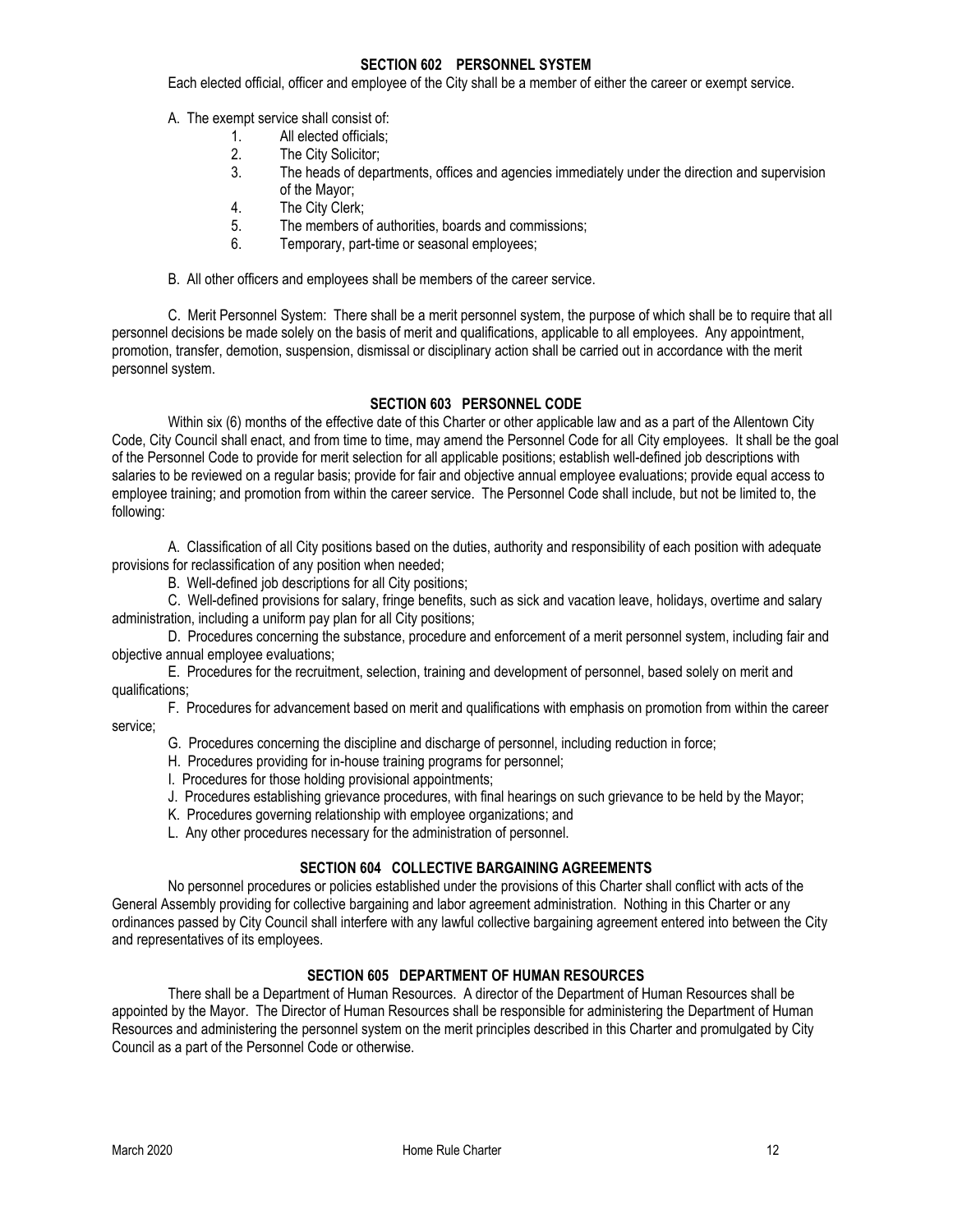#### **SECTION 606 COMPENSATION OF HEADS OF DEPTS., OFFICES & AGENCIES, & CITY SOLICITOR**

The compensation of all heads of departments, offices and agencies, and the City Solicitor, under the direction of the Mayor shall be proposed by the Mayor and approved by ordinance. Compensation of all other employees shall be set in accordance with the uniform pay plan established by City Council in the Personnel Code. All such heads of departments, offices and agencies, need not be residents of the City at the time of appointment, but after appointment shall reside in the City. City residency shall be required within twelve (12) months of being appointed. *The City Solicitor shall be either a resident and/or a taxpayer of the city of Allentown prior to their appointment.* (11/5/02)

#### **SECTION 607 POLITICAL ACTIVITY**

All employees are prohibited from engaging in any form of political activity during regular work hours and are prohibited from using city facilities or property for any political activity. Violation of this section will warrant discharge or other discipline under the provisions of the Personnel Code.

#### **ARTICLE VII CITY SOLICITOR**

#### **SECTION 701 QUALIFICATIONS AND RESPONSIBILITIES**

A. The Mayor shall appoint a Solicitor who shall be a member of the Bar of the Supreme Court of Pennsylvania and experienced in municipal law. The Solicitor, as Head of the Legal Department, shall serve as chief legal advisor to the Mayor, the Council and all City departments and agencies; and, shall perform such other duties prescribed by law, by this Charter, by the City Administrative Code or action of Council. It is the intent of this Charter that only one (1) person shall be the legal advisor of the City except as may be otherwise required by law.

B. The Mayor shall have the power, if needed, to engage other temporary Solicitors to represent the City as the need may be. Such appointments shall be temporary and shall be for the purpose of representing the City in specific legal matters.

#### **ARTICLE VIII FINANCIAL PROCEDURES**

#### **SECTION 801 FISCAL YEAR**

The fiscal year of the City shall be the calendar year. If not prohibited by law, the Council may, by ordinance, adopt a different fiscal year, specifying an orderly procedure for financial and budgetary controls in making such transition.

#### **SECTION 802 SUBMISSION OF BALANCED BUDGET AND CAPITAL PROGRAM**

 On or before ninety (90) days prior to the ensuing fiscal year, the Department Heads will submit Proposed Budget and Capital Program to the Mayor. On or before seventy-five (75) days prior to the ensuing fiscal year, the Mayor will submit to the City Council a balanced budget, Capital Program and an accompanying message. The Proposed Balanced Budget and Capital Program shall be in such form as the Mayor deems desirable, unless otherwise required by Council.(15543 6/20/2019)

#### **SECTION 803 BUDGET MESSAGE**

The Budget shall be accompanied by a message which shall include:

A. An explanation of the expenditures and revenues in the proposed budget, indicating and explaining major changes from the current year and the prior year.

- B. An outline of proposed programs and an explanation of new, expanded or abolished programs or functions.
- C. A summary of the City's debt position.
- D. Such other material, as required by Council that will inform the Council and the public of municipal goals.

#### **SECTION 804 BUDGET**

The budget shall provide a complete financial plan of all City funds and activities for the ensuing fiscal year in accordance with all Generally Accepted Accounting Principles and, except as required by this Charter, shall be in such form as the Mayor deems desirable or the Council may require. In organizing the budget, the Mayor shall utilize the most feasible combination of expenditure classification by fund, organization unit, program, purpose or activity, and object. The Budget shall contain, among other things, the following:

A. It shall begin with a general summary of its contents.

B. It shall show, in detail, all estimated income, indicating the existing and proposed tax levies, as well as other assessments, fees and charges.

C. It shall show all proposed expenditures, including debt service, for the ensuing fiscal year.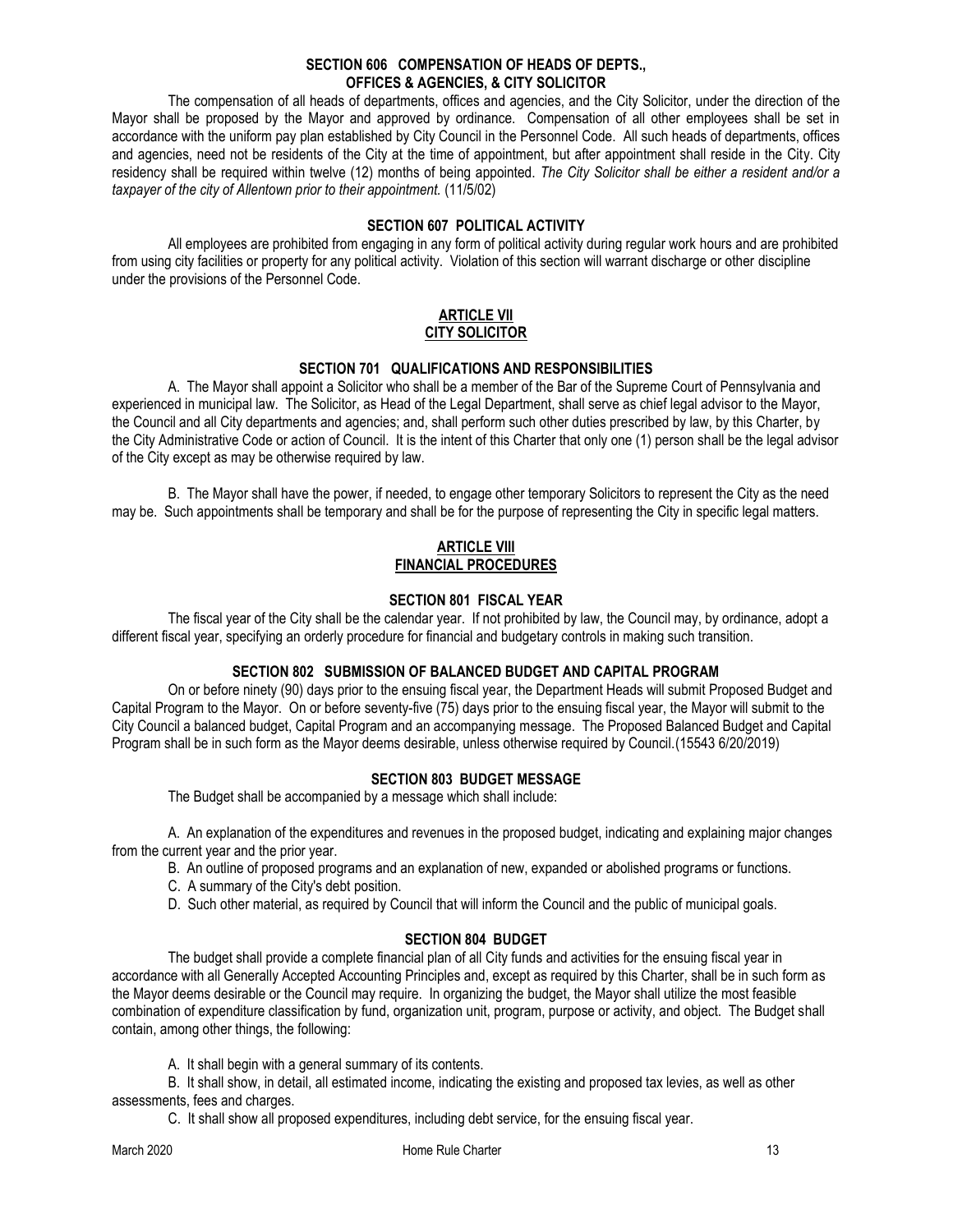D. It shall show the number of proposed employees in every job classification.

E. It shall be so arranged as to show comparative figures for actual and estimated income and expenditures for the current fiscal year and actual income and expenditures of the preceding four (4) fiscal years.

F. It shall indicate proposed expenditures during the ensuing fiscal year, detailed by offices, departments and agencies, in terms of their respective work programs and the methods of financing such expenditures.

G. It shall indicate proposed capital expenditures during the ensuing fiscal year, detailed by office, departments and agencies when practicable, and the proposed method of financing each such capital expenditure. The Mayor will include this separate Capital Program section in the annual Budget and submit to Council with appropriate supporting information as to the necessity for such programs.

H. It shall indicate anticipated net surplus or deficit for the ensuing fiscal year of each utility, i.e., water, sewer and enterprise funds, owned or operated by the City and the proposed method of its disposition; subsidiary budgets for each such utility giving detailed income and expenditure information shall be attached as appendices to the budget.

The total of proposed expenditures shall not exceed the total of estimated income.

#### **SECTION 805 CITY COUNCIL ACTION ON BUDGET**

*A. Public Access to Budget:* The proposed budget shall be available for public inspection at City Hall and at the Allentown Public Library and the Lehigh County Law Library, and copies shall be available for the public at a reasonable fee to be set by the Council. (11/6/01)

B. **Amendment Before Adoption**. After the public hearing, the City Council may adopt the budget with or without amendments. In amending the budget, it may add or increase programs or amounts and may delete or decrease any programs or amounts, except expenditures required by law or for debt service or for an estimated cash deficit, provided that no amendment to the budget shall increase the authorized expenditures to an amount greater than total estimated income and thereby allowing for line item changes by the City Council.

If the amended Budget increases, decreases or readjusts funding requirements by more than five (5%) percent, or adds or deletes a program, the Budget shall be returned to the Mayor immediately for comment and resubmission to the Council within three (3) normal City work days.

Council shall provide for another public hearing to be held within five (5) days after the Mayor has resubmitted the Budget.

C. **Adoption**. Council and the Administration must adopt an annual budget by no later than December 31st of the fiscal year currently ending. See this Charter, Sections 219 and 221for discussion of effective dates. (15544 6/20/2019)

#### **SECTION 806 REVISED BUDGET** (Deleted per ballot question 11/6/01)

#### **SECTION 807 REVENUE**

A. Council shall establish no new tax except for the Emergency and Municipal Service Tax. (14356 §1 2/2/06)

B. Council shall not raise the rates of the deed transfer, earned income, business privilege, the Emergency and Municipal Services Tax beyond \$52, amusement devices, and resident taxes above their respective 1996 levels. (5/16/06)

C. Property Development Incentive Taxation System

 1. Beginning in 1997, the City of Allentown will adopt a property taxation system designed to encourage development of new properties and improvements to existing properties. The system will accomplish this by gradually reducing the tax rate applied to all buildings relative to the tax rate applied to all land (whether developed or undeveloped).

2. The following shall be the minimum ratios of the land tax rate to the building rate for the respective years:

| 1997                 | 1.49 |
|----------------------|------|
| 1998                 | 2.06 |
| 1999                 | 2.76 |
| 2000                 | 3.62 |
| 2001 and beyond 4.70 |      |

3. Council may establish a ratio of the land tax rate to the building tax rate higher than 4.70 after 2001.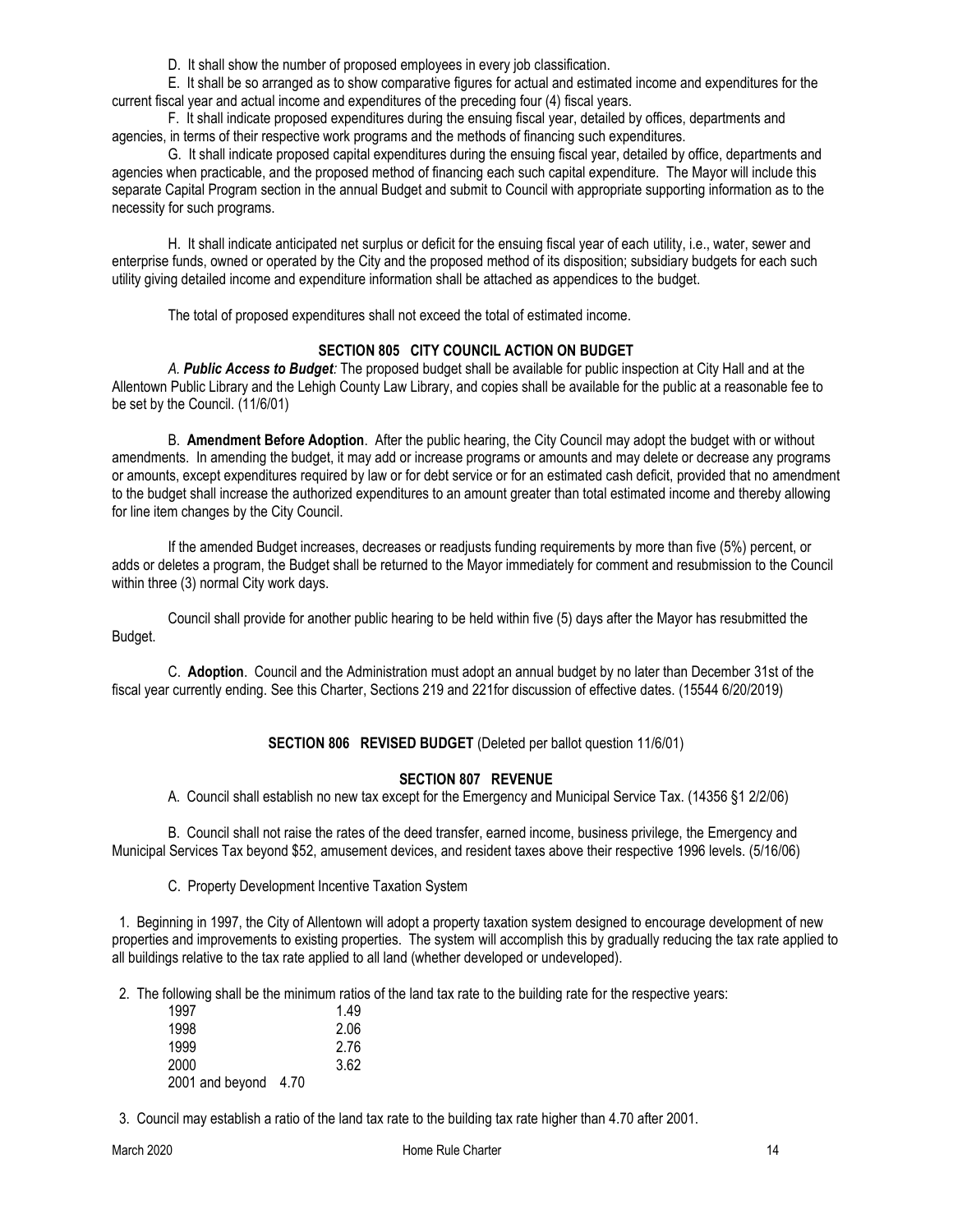D. Council may reduce any tax rate or fee (provided it maintains the minimum ratios for property taxes as in Section 807(C)(2) by a majority vote. Council may increase property tax rates or fees (provided it maintains the minimum ratios for property taxes as in Section 807(C)(2) by four (4) votes. (15544 June 20,2019)

E. The citizens of Allentown may increase or decrease property tax rates through the referendum process defined in Sections 1002-1009 (provided that, as long as the Property Development Incentive Taxation System is in effect, the resulting ratio meets or exceeds the minimum ratio set by this Charter or by Council).

F. After the year 2001, the citizens of Allentown may amend or terminate the Property Development Incentive Taxation System by reducing the ratio of the land tax rate to the building tax rate or by reverting to a single tax rate for land and buildings through the referendum process defined in Sections 1002-1009.

#### **SECTION 808 AMENDMENTS AFTER ADOPTION**

A. Emergency appropriations may be made by the Council to meet a public emergency posing a sudden, clear and present danger to life or property. Such appropriations may be made by emergency ordinance in accordance with the provisions of Section 220 of this Charter.

B. Supplemental appropriations may be made by the Council by ordinance upon certification by the Mayor that there are available for appropriation revenues in excess of those estimated in the Budget.

C. Transfer of appropriations may be made in accordance with provisions of the Administrative Code.

#### **SECTION 809 LAPSE OF APPROPRIATIONS**

Every appropriation, except an appropriation for a Capital expenditure, shall lapse at the close of the fiscal year to the extent that it has not been expended or encumbered.

#### **SECTION 810 ADMINISTRATION OF THE BUDGET AND CAPITAL PLAN**

The Mayor shall be responsible for and shall supervise the administration of the Annual and Capital Budgets.

#### **SECTION 811 CAPITAL PLAN**

A. Submission to City Council. The Mayor shall prepare and submit to the City Council a five (5) year capital program no later than the final date for submission of the budget.

B. Contents of Capital Plan. The capital plan shall include:

- 1. A clear general summary of its contents;
- 2. A list of all capital improvements and other capital expenditures which are proposed to be undertaken during the five (5) fiscal years next ensuing, with appropriate supporting information as to the necessity for each;
- 3. Cost estimates and recommended time schedules for each improvements or other capital expenditure;<br>4. Method of financing, upon which each capital expenditure is to be reliant:
- Method of financing, upon which each capital expenditure is to be reliant;
- 5. The estimated annual cost of operating and maintaining the facilities to be constructed or acquired; and
- 6. All Capital Projects must be included in the Capital Plan Budget.

The above shall be revised and extended each year with regard to capital improvements still pending or in the process of construction or acquisition.

C. Financing Capital Projects. Financing for Capital Projects shall be obtained by Competitive Bidding.

D. Capital Projects Approved. Proposed Capital Projects in the Capital Plan must be considered on their own individual merits by the Director of Finance, the City Controller, and the Proposer of the project. The procedures to approve the individual Capital Projects are:

#### 1. **Preliminary Feasibility Study**

The Capital Project preliminary feasibility study shall include:

- a. A clear general summary of its purpose and justification.
- b. The cost estimates and time schedule for the Capital Project including the cost of the Post Project Completion Audit.
- c. The method of financing and sources upon which this Capital Project is reliant.
- d. The annual cost of operating and maintaining the project to be constructed or acquired.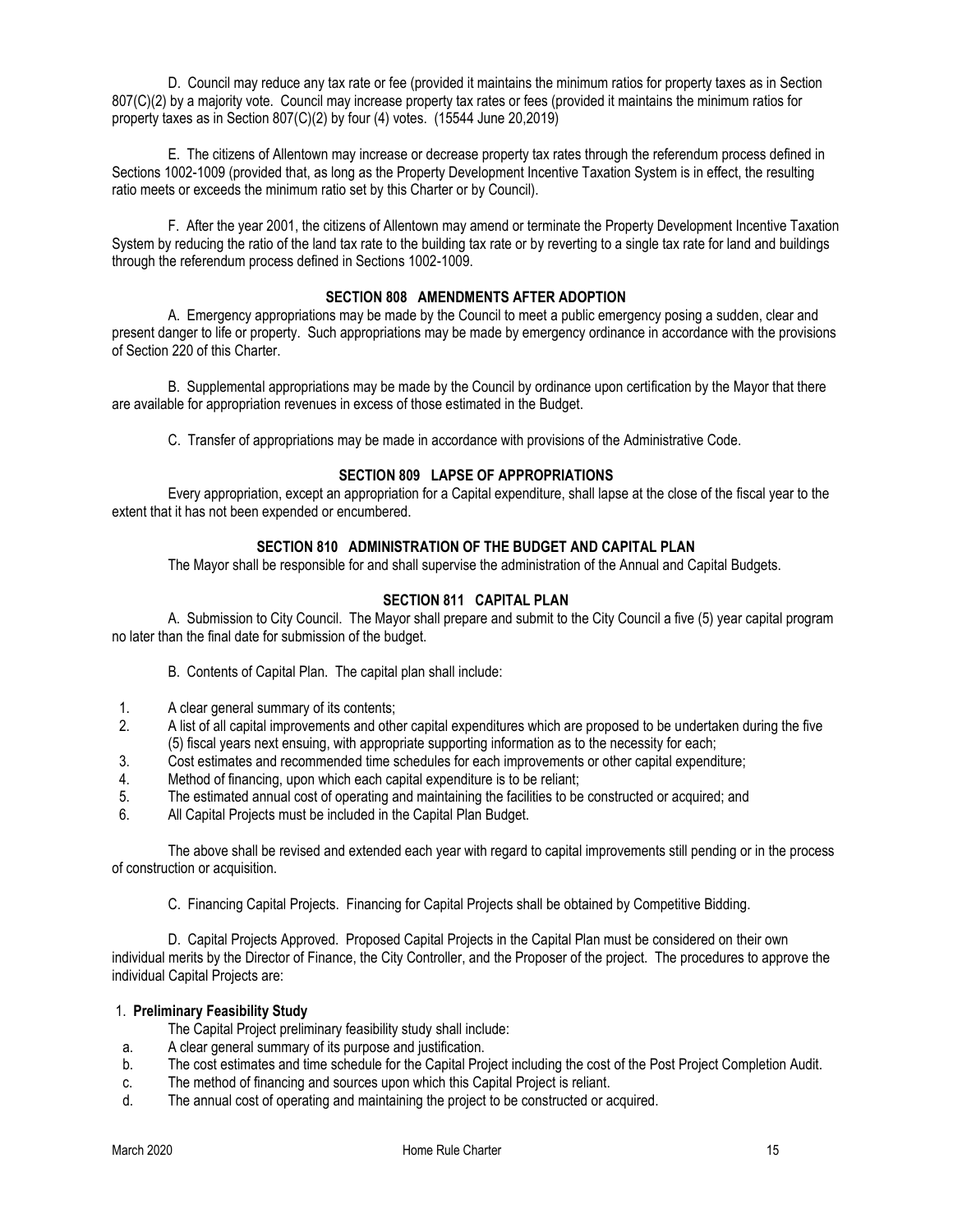The Council approval of Capital Projects in this preliminary feasibility study will require a simple majority vote in order to move on to a final approval and funding acceptance.

#### 2. **Final Proposal and Financing**

- The Final Capital Project proposal and financing shall include:
- a. A clear general summary of its purpose and justification.
- b. The cost estimates and time schedule for the Capital Project including the cost of the Post Project Completion Audit.
- c. The method of financing and sources upon which this Capital Project is reliant.
- d. The annual cost of operating and maintaining the project to be constructed or acquired.
- e. This final Capital Project Proposal will be published and made available for the public to review. Capital Project replaces Capital Program. The final Council approval of Capital Projects will require five (5) votes to approve.

#### 3. **Capital Project Reporting**

- a. Current Projects. All Capital Projects in process must be reported on a quarterly basis and provide an update on cost, completion date, and estimated revised operating costs. This information is to be supplied by the Director of Finance and the Project Manager to the City Council in such a form that it is available to the public.
- b. Extended Projects. If commencement of a Capital Project does not begin by end of the fiscal year, following the year in which final approval is obtained, the project must go through Section 811(D)(1) and (2).
- 4. **Post Project Completion Audit.** Following completion of the Capital project, a complete and detailed audit must be published and made available to the public. This Post Audit is to be completed by an independent auditor appointed by the Council. The purpose of the Post Audit is to confirm the estimates of costs and explain any deviation between actual and estimated costs.

#### **SECTION 812 CITY COUNCIL ACTION ON CAPITAL PLAN**

*A. Public Access to Capital Plan:* The proposed Capital Plan shall be available for public inspection at City Hall and copies shall be available for the public at a reasonable fee to be set by the Council. (11/6/01)

B. Adoption. Council must adopt an annual Capital Plan, with or without amendment, no later than December 15th of the fiscal year, currently ending. If Council fails to adopt a Capital Plan by December 15th then the Mayor's original Capital Plan shall become the official Capital Plan of the City for the ensuing fiscal year.

#### **SECTION 813 PUBLIC RECORDS**

Copies of the budget, capital plan and appropriation and revenue ordinances shall be public records and shall be made available to the public at City Hall and at the Allentown Public Library.

#### **SECTION 814 INDEPENDENT AUDIT**

The Council shall provide for an annual independent audit to be completed and submitted to the Mayor within one hundred eighty (180) days of the close of the fiscal year. It shall include City receipts, expenditures, accounts and reports by a Pennsylvania Certified Public Accountant or a Certified Public Accounting firm, experienced in municipal finance, having no personal interest, direct or indirect, in the fiscal affairs of the City or any of its elected or appointed personnel. The Council may provide for more frequent audits at its discretion. Within thirty (30) days of completion, the Mayor shall present to the Council, the results of the annual audit and a financial statement of the fiscal affairs of the City, with the results of the independent auditor's survey of internal control and any recommendations thereon. The evaluation of the internal control shall take the form of a Management Letter. This Management Letter shall be submitted to the City Council after every audit. A summary of the annual audit of the independent auditor shall be published at least once in one or more newspapers of general circulation in the City within thirty (30) days after submission to the Mayor. The annual audit shall be conducted in accordance with generally accepted auditing standards. The financial report shall be prepared in accordance with generally accepted accounting principles, and shall include a balance sheet for each fund, and on a consolidated fund basis reflecting all current assets, current liabilities and fund balances. The Council shall designate such accountant or firm annually or for a period not exceeding three (3) years. Such accountant or firm shall not serve for more than six (6) consecutive years.

#### **Section 815 BIDDING PROCESS**

#### A Competition Principle

All purchases of materials, supplies, equipment and services by the City government shall be made through competitive processes, with evidence available to demonstrate broad solicitation of suppliers and opportunities for participation in the acquisition process; and the value received for the money paid.

B Competitive Policies Code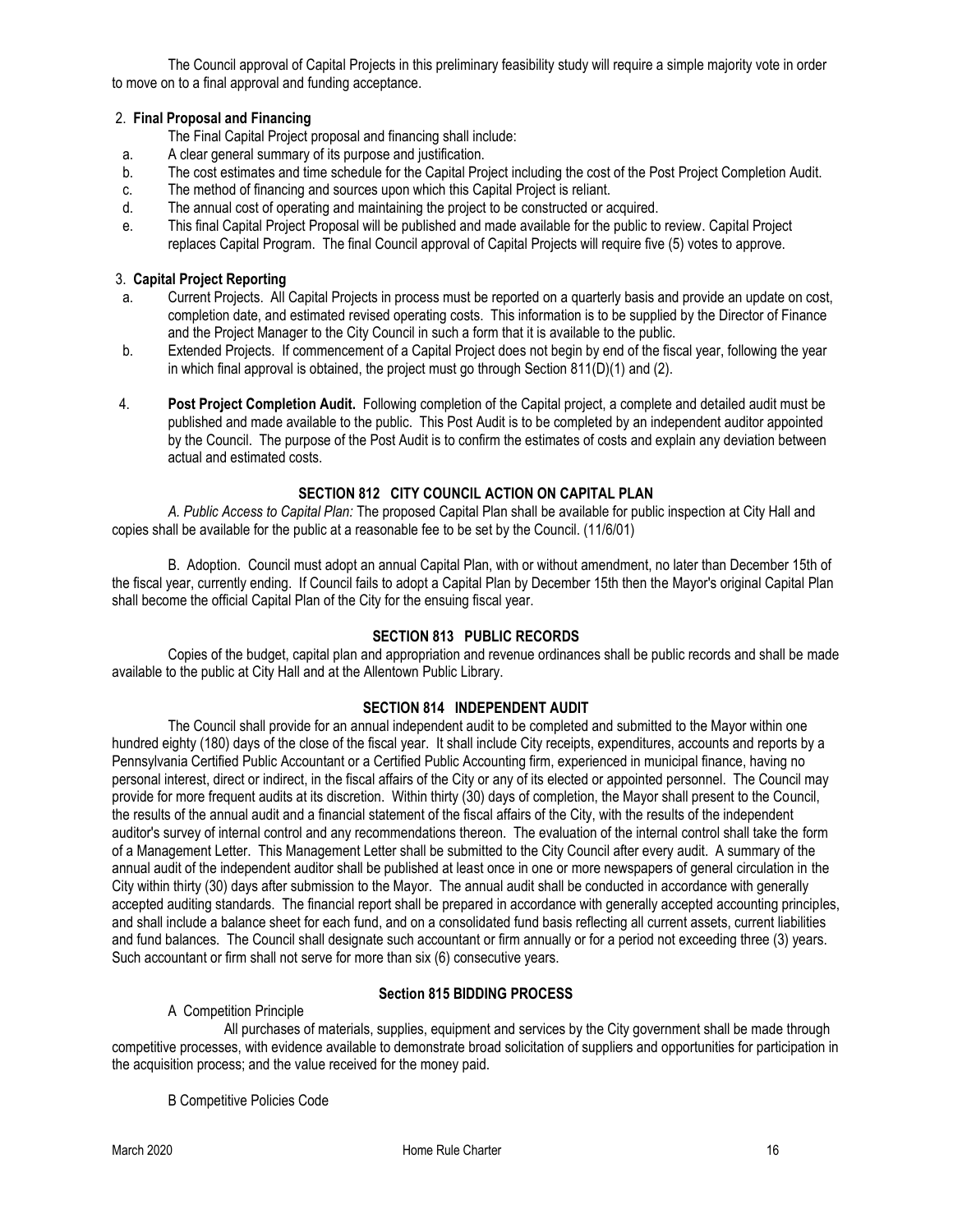Consistent with applicable Federal and State laws, the Council shall adopt and may amend, by Ordinance, a Code for the establishment, regulation, and maintenance of a competition system, governing the policies necessary to effectively administer a system of competitive purchasing for the City government. This code may include but is not limited to: 1) establishing varied procedures for types of services or materials to be acquired; 2) setting the dollar limits which would require: a) verbal solicitation of price quotes with a written record; b) written price quotes after informal solicitation; and c) formal public solicitation of written price quotes after public advertising; 3) establishing procedures for determining sole source contract awards; 4) policies regarding minority or local resident preference; and 5) policies and procedures to encourage the use of contemporary purchasing techniques such as reverse auctioning and electronic commerce. (14601 §1 7/17/08)

#### **ARTICLE IX AUTHORITIES, BOARDS AND COMMISSIONS SECTION 901 ESTABLISHMENT**

A. City Council shall encourage the participation of citizens in their government through the establishment of authorities, boards, and commissions to carry out City business. Such authorities, boards and commissions shall be established by ordinance including a clear statement of whether they shall be advisory in nature or they shall have power and authority under City ordinance or state or federal code.

B. City Council may not change the powers or authority of any authority, board or commission except by ordinance.

C. City Council may, by ordinance, abolish any authority, board or commission not established by state or federal mandate or by this Charter.

D. All authorities created by Council have the responsibility to provide an annual report to Council of their finances and their programs.

#### **SECTION 902 MEMBERSHIP**

A. Appointments. City Council shall approve all appointments for each authority, board and commission, except as otherwise required by State Law. Broad citizen participation shall be encouraged in recruiting appointees and making appointments.

B. Vacancies. Any vacancy caused by death or resignation shall be filled promptly pursuant to the procedure set forth in Section 309(b). The person so appointed shall serve for the unexpired term of the person vacating such position.

C. Qualifications. As a general rule, members of authorities, boards and commissions shall be residents of the City. At the discretion of Council, persons not residents of the City, but who have a significant property or business interest in the City, may be selected to serve.

#### **ARTICLE X CITIZENS' RIGHTS AND PARTICIPATION SECTION 1001 GENERAL PROVISIONS**

The Council shall protect and promote the rights of the citizens of the City of Allentown to participate in a positive and constructive manner in the government of the City. Any citizen of the City may participate in the government of the City by:

A. Seeking elective office of the City as prescribed by this Charter and voting for candidates for elective office;

B. Serving on boards, commission, authorities or other agencies of the City government when requested by the appropriate officials;

C. Attending and being heard at public meetings of the Council and other boards, commissions, authorities and agencies of the City government;

D. Addressing suggestions to the Council and others to provide guidance for their actions;

E. Exercising the right of initiative and referendum as provided in this Charter or as otherwise may be provided by law.

#### **SECTION 1002 INITIATIVE AND REFERENDUM**

A. Initiative. The qualified voters of the City shall have the power to propose ordinances to the Council. If Council fails to adopt *a proposed* ordinance, the initiative process *gives* the qualified voters of the City the opportunity to adopt or reject *the proposed* ordinance at a *primary, municipal or general* election. (11/6/01)

B. Referendum. The qualified voters of the City shall have the power to require reconsideration by Council of any adopted ordinance. If Council fails to repeal an ordinance, the Referendum process gives the qualified voters of the City the opportunity to approve or reject *the* ordinance at a *primary, municipal or general* election. (11/6/01)

#### **SECTION 1003**

#### **SECTION 1003 INITIATIVE AND REFERENDUM; PETITIONERS COMMITTEE; AFFIDAVIT**

Any five (5) qualified voters of the City may file with the City Clerk an affidavit stating they will constitute the Petitioners Committee and be responsible for circulating the petition and filing it in proper form stating their names and addresses and specifying the address to which all notices to the committee are to be sent, and setting out, in full, the proposed initiative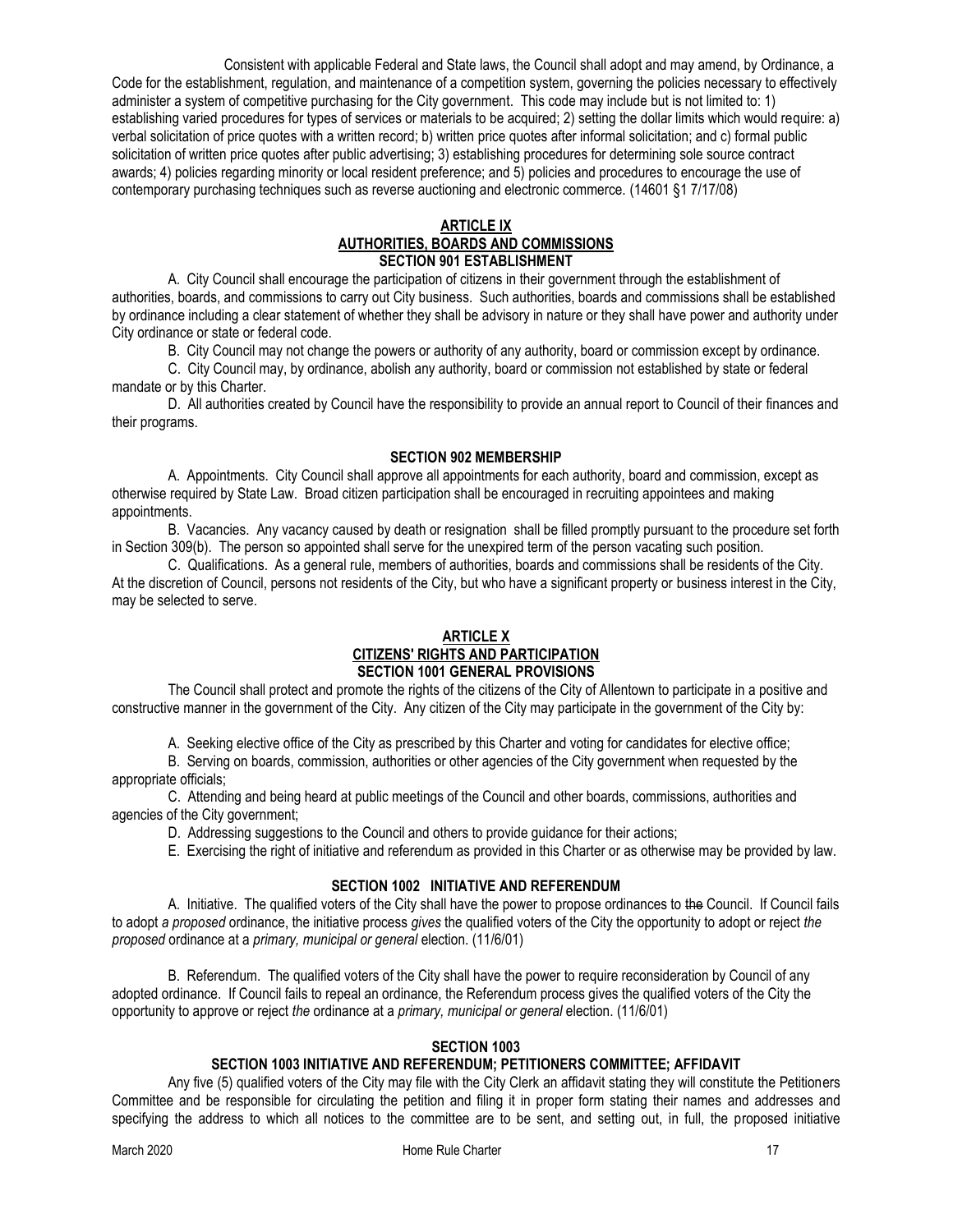ordinance or the ordinance sought to be reconsidered. Within five (5) days after the affidavit of the Petitioners Committee is filed and validated, the City Clerk shall issue the appropriate petition blanks to the petitioners.

#### **SECTION 1004 INITIATIVE AND REFERENDUM; PETITIONS**

A. Number of Signatures. Initiative and referendum petitions must be signed by 2,000 registered voters of the City.

B. Form and Content. All papers of a petition shall be uniform in size and style and shall be assembled as one instrument for filing. Each signature shall be executed in ink or indelible pencil and shall include the address of the person signing and the date signed. Petitions shall contain or have attached thereto throughout their circulation the full text of the proposed ordinance or the ordinance to be reconsidered. (11/6/01)

C. Affidavit of Circulator. Each paper of a petition shall have attached to it when filing a notarized affidavit executed by the circulator thereof stating that he or she personally circulated the paper, the number of signatures thereon, that all the signatures were affixed in the circulator's presence, and believes them to be valid and that each signer had an opportunity before signing to read the full text of the proposed ordinance or the ordinance to be reconsidered. (11/6/01)

D. Time for Circulation and Filing Petitions. Petitions must be circulated and signed within sixty-five (65) days after the filing of the affidavit of Petitioners' Committee with the City Clerk. (11/6/01)

#### **SECTION 1005 INITIATIVE AND REFERENDUM; PROCEDURE AFTER FILING**

A. Certificate of Clerk; Amendment. Within twenty (20) days after the petition is filed, the City Clerk shall complete a certificate as to its sufficiency, specifying, if it is insufficient, the particulars wherein it is defective and shall promptly send a copy of the certificate to the Petitioners' Committee by registered mail. A petition certified insufficient for lack of the required number of valid signatures may be amended once. The Petitioners' Committee may file a supplementary petition upon additional papers within ten (10) days after receiving the copy of such certificate. Such supplementary petition shall comply with the requirements of Subsection (B) and (C) of Section 1004, and within five (5) days after it is filed, the City Clerk shall complete a certificate as to the sufficiency of the petition as amended and promptly send a copy of such certificate to the Petitioners' Committee by registered mail as in the case of an original petition. If a petition or amended petition is certified insufficient and the Petitioners' Committee does not elect to amend or request Council review under Subsection (b) of this section within the time required, the City Clerk shall promptly present their certificate to the Council and the certificate shall then be a final determination as to the sufficiency of the petition. (11/06/01)

B. Council Review. If a petition has been certified insufficient and the Petitioners' Committee does not amend it, or if an amended petition has been certified insufficient, the Committee may, within five (5) days after receiving the copy of such certificate, file a request that it be reviewed by Council. Council shall review the certificate at its next meeting following the filing of such request and approve or disapprove it, and the Council's determination shall then be a final determination as to the sufficiency of the petition. (11/06/01)

C. Court Review; New Petition. A final determination as to the insufficiency of a petition shall be subject to court review. A final determination of insufficiency, even if sustained upon court review, shall not prejudice the filing of a new petition for the same purpose.

#### **SECTION 1006**

#### **REFERENDUM PETITIONS; SUSPENSION OF EFFECT OF ORDINANCE** (Section repealed by referendum on 11/6/01)

#### **SECTION 1007 INITIATIVE AND REFERENDUM; ACTION ON PETITIONS**

A. Action by Council. When an initiative or referendum petition has been finally determined sufficient, Council shall promptly consider the proposed initiative ordinance in the manner provided in Article II or reconsider the specified ordinance. If the Council fails to adopt a proposed initiative ordinance without any change in substance within sixty (60) days or fails to repeal the ordinance under consideration within thirty (30) days after the date the petition was finally determined sufficient, it shall submit the proposed or referred ordinance to the voters of the City. (11/6/01)

B. Submission to Voters. The question shall be placed on the ballot at the next primary, municipal or general election occurring at least ninety (90) days after final Council action. Copies of the proposed and the ordinance to be reconsidered shall be made available to the public during regular business hours at City Hall and at the Allentown Public Library. (11/06/01)

C. Withdrawal of Petitions. An initiative or referendum petition may be withdrawn at any time prior to the forty-fifth (45th) day preceding the day scheduled for a vote of the City by filing with the City Clerk a request for withdrawal signed by at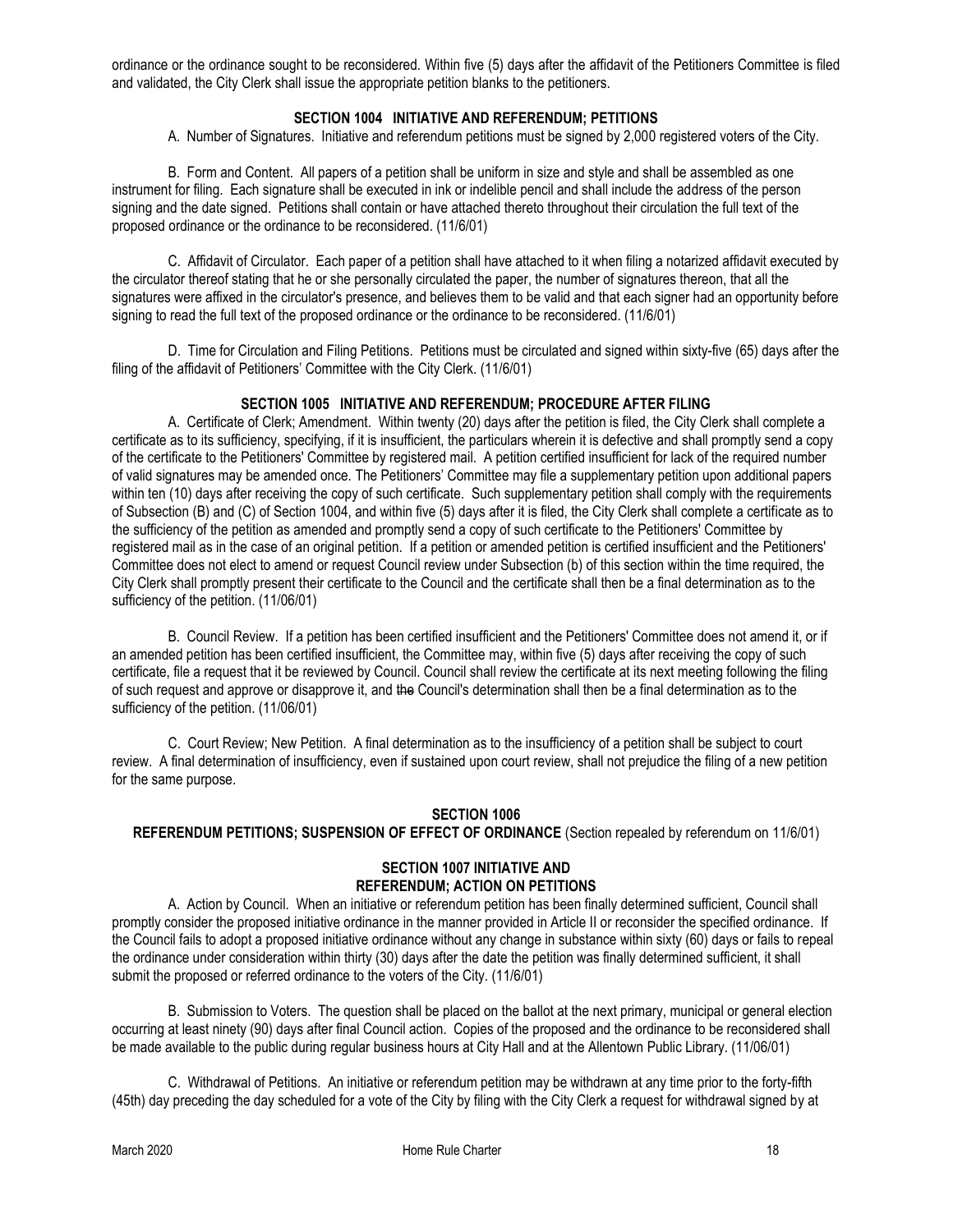least four (4) members of the Petitioners' Committee. Upon the filing of such request, the petition shall have no further force of effect and all proceedings thereon shall be terminated.

#### **SECTION 1008 INITIATIVE AND REFERENDUM; RESULTS OF ELECTION**

A. Initiative. If a majority of the qualified voters vote in favor of a proposed initiative, it shall be considered adopted upon certification of the election results and shall be treated in all respects in the same manner as ordinances of the same kind adopted by Council. If conflicting ordinances are approved at the same election, the one receiving the greatest number of affirmative votes shall prevail to the extent of such conflict.

B. Referendum. If a majority of the qualified voters vote for the repeal of a referred ordinance, it shall be considered repealed upon certification of the election.

#### **SECTION 1009 INITIATIVE AND REFERENDUM; LIMITATIONS**

A. Default of Initiative and Referendum. Any proposed initiative or reconsidered ordinance which is rejected by the qualified voters in an election cannot be resubmitted for initiative and referendum for a period of two (2) years from the date of the election where the ordinance was defeated. (11/6/01)

B. Repeal or Modification of Initiative and Referendum by Council. The Council shall take no action to repeal or modify substantively an ordinance adopted or repealed by referendum within a period of two (2) years from the date of the election at which the ordinance was approved, or until the January following a municipal election if the initiative was adopted by Council. (11/06/01)

C. Limit on the Number of Initiative and Referendum. No more than two (2) initiative and two (2) referendum measures may be placed on the ballot at any primary, municipal or general election. The first two (2) initiative and two (2) referendum measures which are filed with the City Clerk will be the only ones allowed on the ballot.

#### **SECTION 1010 CITIZENS' RIGHT TO PLACE AN ITEM ON THE CITY COUNCIL AGENDA**

A. The qualified voters of the City of Allentown, upon receipt of a petition by the City Clerk, may enter one agenda item on the regular agenda of City Council.

B. The petition filed with the City Clerk must contain the signatures and addresses of thirty-five (35) registered qualified voters of the City, and the item to be placed on the agenda of City Council for discussion/consideration before Council. Upon receipt of such petition and a two (2) day review/certification period of the petition by the City Clerk, the President of City Council must include the item on the agenda at the next regularly scheduled meeting of City Council.

#### **SECTION 1011 CITIZENS' RIGHT TO CALL A SPECIAL MEETING OF CITY COUNCIL**

A. The qualified voters of the City of Allentown, upon filing a signed petition with the City Clerk, may require the City Council to hold a special meeting.

B. The petition filed with the City Clerk must contain the signatures and addresses of two hundred (200) registered voters of the City and the purpose for which the meeting is being called. Upon receipt of such petition and a two (2) day review/certification period of the petition by the City Clerk, the President of City Council must convene the special meeting on an evening within fourteen (14) days of the certification.

C. The public notification process will adhere to the special meetings provisions of this Charter.

#### **ARTICLE XI GENERAL PROVISIONS SECTION 1101 CONFLICT OF INTEREST AND CODE OF ETHICS**

A. Conflicts of Interest. The use of public office for private gain is prohibited. No elected official, officer or employee

shall:

 1. Act in an official capacity on matters in which the employee or official has a private financial capacity, on matters in which the employee or official has a private financial interest clearly separate from that of the general public;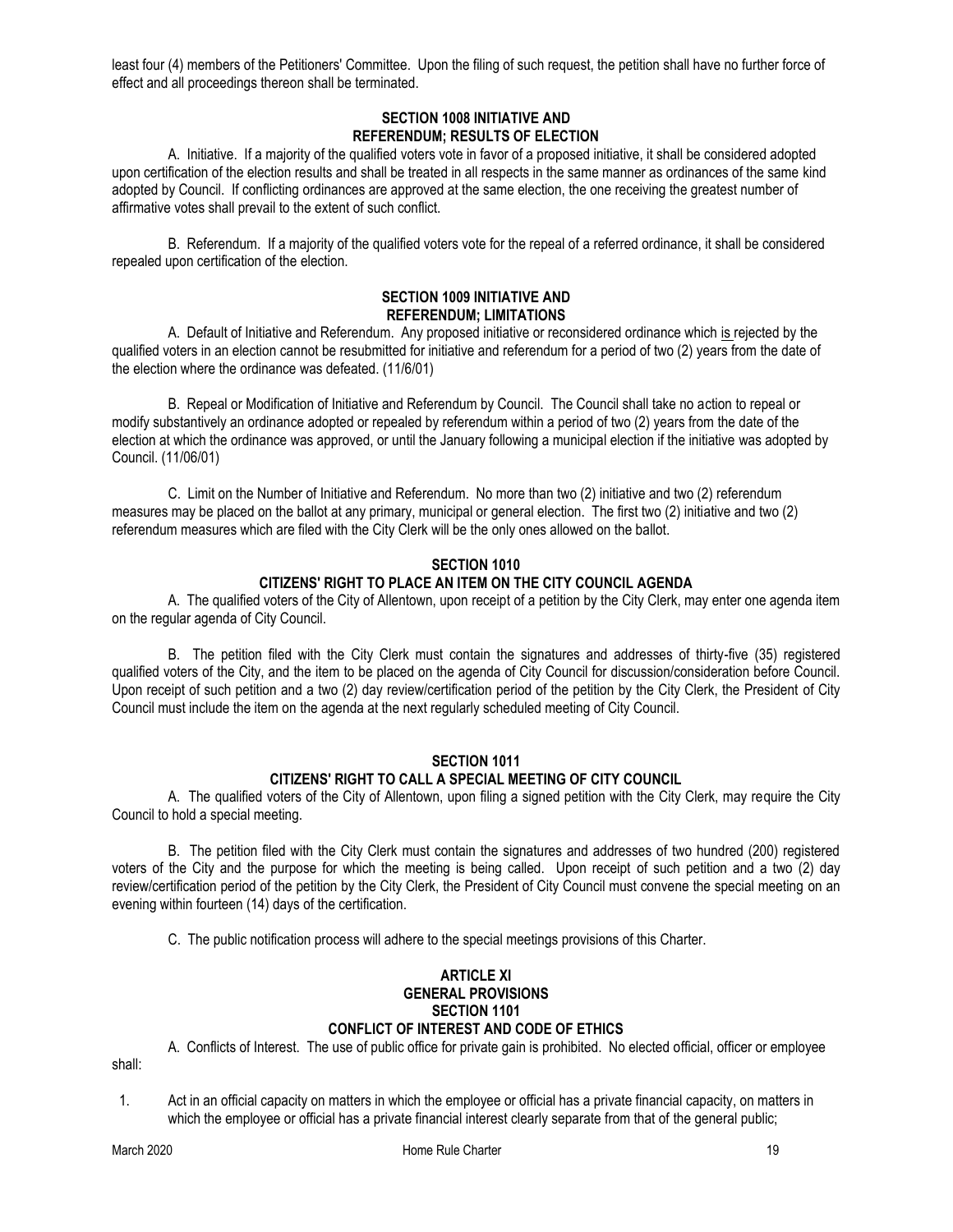- 2. Accept gifts and other things of value in return for a favorable decision or vote. In all cases, gifts received must be publicly recorded and submitted to the City Clerk specifying the date received, the name and address of the donor, and the value of the gift;
- 3. Act in a private capacity on matters dealt with as a public official or employee;
- 4. Use confidential information for personal gain;<br>5. Appear before City departments, offices and a
- Appear before City departments, offices and agencies on behalf of private interests.

B. Code of Ethics. As a part of the Administrative Code, City Council shall adopt and enact a City Code of Ethics within one (1) year of the effective date of this Charter which shall apply to all elected officials, officers and employees. The Code of Ethics shall adopt regulations implementing the conflict of interest provision set forth above, shall provide for reasonable public disclosure of finances by officials with major decision-making authority over monetary expenditures and contractual matters, and insofar as permissible under state law, provide for fines and imprisonment for violations.

C. Board of Ethics. The Mayor, with the approval of City Council, shall establish an independent Board of Ethics consisting of five (5) City residents holding terms of three (3) years, to administer and enforce the conflict of interest provision of this Charter (Section 1101) and the prohibition sections of this Charter. No member of the Board may hold elective or City office in the City or any other government or hold any political party office. Insofar as possible under state law, the Mayor shall authorize the Board to issue binding opinions, conduct investigations on its own initiative and on referral or complaint, refer cases for prosecution, impose administrative fines, and to consult with independent counsel. City Council shall appropriate reasonably sufficient funds to the Board of Ethics to enable it to perform the duties assigned to it. Members of the Board of Ethics may be removed by the Mayor with the consent of City Council.

#### **SECTION 1102 PROHIBITIONS**

A. Activities Prohibited

- 1. No person shall willfully make any false statement, certificate, mark, rating or report in regard to any test, certification or appointment under the provisions of this Charter or the rules and regulations made thereunder, or in any manner commit or attempt to commit any fraud preventing the impartial execution of such provisions, rules and regulations.
- 2. No person who seeks appointment or promotion to any City position or appointive City administrative office shall directly or indirectly give, render or pay any money, service or other valuable thing to any person for or in connection with his or her test, appointment, proposed appointment, promotion or proposed promotion.
- 3. No elected City official shall knowingly or willfully solicit or assist in soliciting any assessment, subscription or contribution for any political party or political purpose to be used in conjunction with any City election from any City employee.

B. Penalties. Any person found in violation of this section, by the Board of Ethics, and confirmed by Council, shall immediately forfeit his or her office or position. City Council shall establish, by ordinances, such further penalties as it may deem appropriate.

#### **SECTION 1103 AMENDMENTS**

The Charter shall be amended by:

A. The citizens of the City through the initiative and referendum process provided by this Charter in Sections 1002 through 1009;

B. City Council through referendum; or

C. A Government Study Commission by amendments being placed on the ballot in accordance with the Home Rule Charter and Optional Plans Law, 53 P.S. §§1-101 et seq..

#### **ARTICLE XII TRANSITION**

#### **SECTION 1201 PURPOSE OF ARTICLE**

The purpose of this Article is to establish an orderly procedure for the transition to the new form of government provided by this Charter. The provisions of this Article address the transition from the existing form of government to the form of government established by this Charter. Where inconsistent with the preceding articles of this Charter, the provisions of this Article shall constitute temporary exceptions.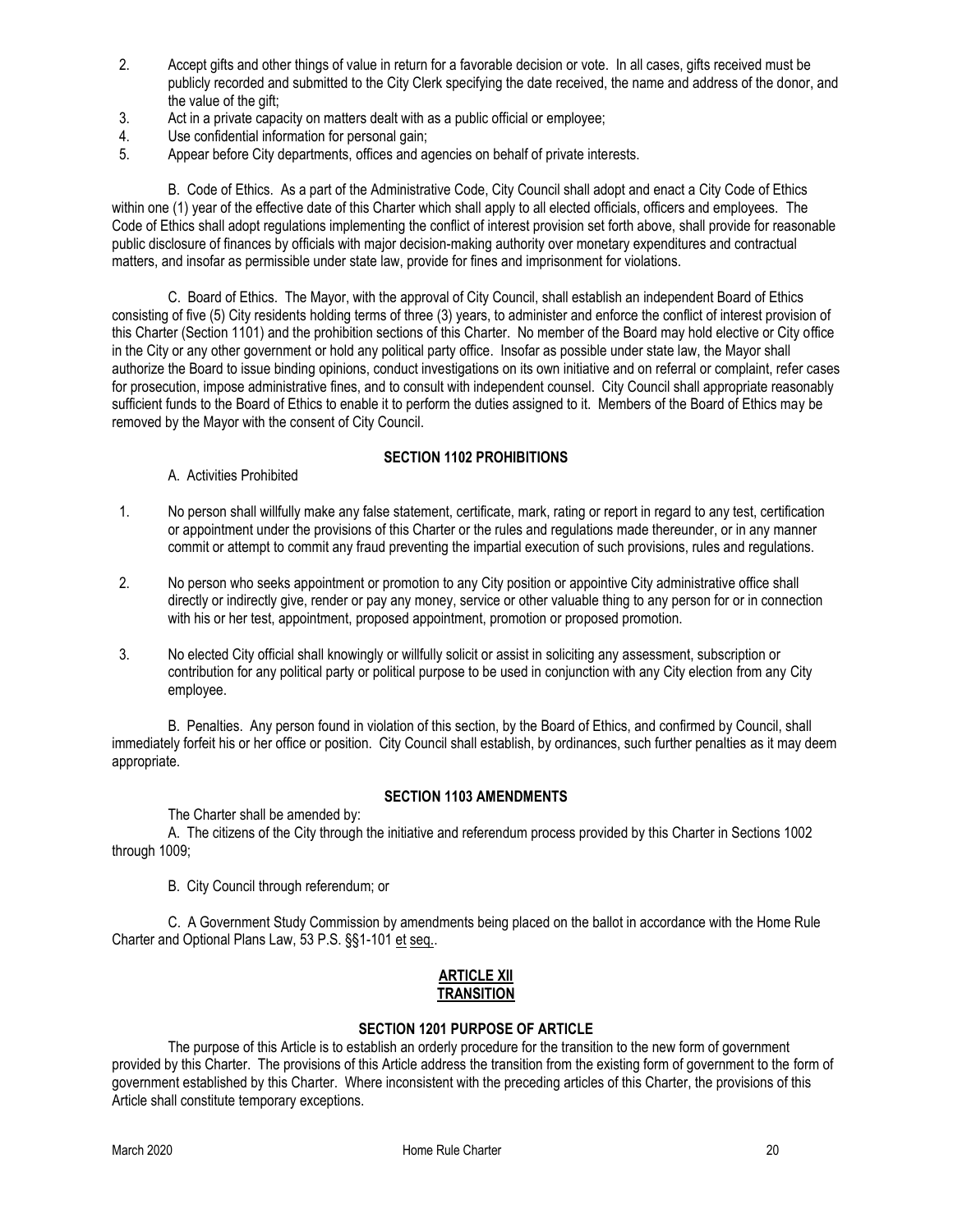#### **SECTION 1202 EFFECTIVE DATE**

This Charter shall be submitted to the voters at the primary election of 1996, and if adopted, shall take effect on the first Monday of January 1997. However, to the extent necessary to comply with the other provisions of this Article governing the period between the date of adoption and the effective date of this Charter, this Charter shall be implemented upon the date of adoption.

#### **SECTION 1203 INITIAL ELECTIONS**

A. 1997 Election. The following elected officials shall be nominated at the primary election, in May 1997, and shall be elected at the municipal election in November 1997 for the following terms:

- 1. One Mayor, for a term of four (4) years;
- 2. Four (4) members of City Council, for a term of four (4) years.<br>3. The three remaining members of City Council shall be elected
- The three remaining members of City Council shall be elected at the municipal election in November, 1999, for a term of four (4) years.

B. Vacancy. If any of the elected offices becomes vacant between the time this Charter is effective and January 1, 1999, such vacancy shall be filled as provided for in this Charter.

# **SECTION 1204**

### **INITIAL SALARIES OF ELECTED OFFICIALS**

The Members of City Council elected at the municipal election of 1997 shall be initially compensated at the annual salaries set forth in Article II. These salaries of elected officials shall continue until changed in accordance with this Charter.

## **SECTION 1205 CONTINUATION OF BOARDS AND COMMISSIONS**

All board and commissions established for or under the authority of the City before the effective date of this Charter shall continue to exist and operate unless abolished by this Charter or by ordinance of City Council. Members of the boards and commissions existing on the effective date of this Charter and not abolished by its provisions shall remain in officer for as long as their respective terms continue or until the status of their respective boards or commission shall be altered by City Council. Vacancies in the membership of such boards and commissions shall be filled in accordance with this Charter.

#### **SECTION 1206 SPECIFIC TRANSFER OF FUNCTIONS**

The duties, functions and powers assigned by law and not inconsistent with this Charter are hereby transferred to City Council or to the Mayor in accordance with this Charter. If a department, office or agency is abolished by this Charter, its functions, powers and duties shall be transferred to the department, office or agency designated by the Charter or, if the Charter makes no such provision, as designated by ordinance. All departments, offices and agencies shall continue until abolished or modified.

#### **SECTION 1207 PERSONNEL**

A. Charter Effect on Employees. Nothing in this Charter, except as otherwise specifically provided, shall affect or impair the rights or privileges of individuals who are employees of the City on the effective date of this Charter as to salary, tenure, residency, retirement or pension benefits; employments; leave with pay; or, other personal rights. Nothing in this Charter shall diminish the rights and privileges of any former employees in their pension or retirement benefits.

B. Exemption from Competitive Tests. Any employee holding a position with the City at the time this Charter takes effect who is serving in the same or comparable position at the time of its adoption shall not be subject to competitive tests as a condition for continuance in the same position, but in all respects shall be subject to the personnel system provided for in this Charter.

C. Personnel Action. Until approval by City Council of the Personnel Code required by Section 603, the Mayor shall have the power to establish by written directive a personnel system for all employees. All appointments and promotions, except additions to the exempt service, shall be made on the basis of merit and fitness. All personnel actions shall be in accordance with the provisions of a personnel system established by such written directive. Copies of all such directives shall be forwarded by the Mayor to City Council within twenty-four (24) hours after being issued.

#### **SECTION 1208 1997 BUDGET**

The City Council in office in 1996 shall prepare and adopt in 1996, the budget for 1997, complying insofar as possible with the provisions of this Charter. This shall in no way limit the power of City Council taking office on the first Monday of January 1997 to revise the 1997 Budget as authorized by law and by this Charter.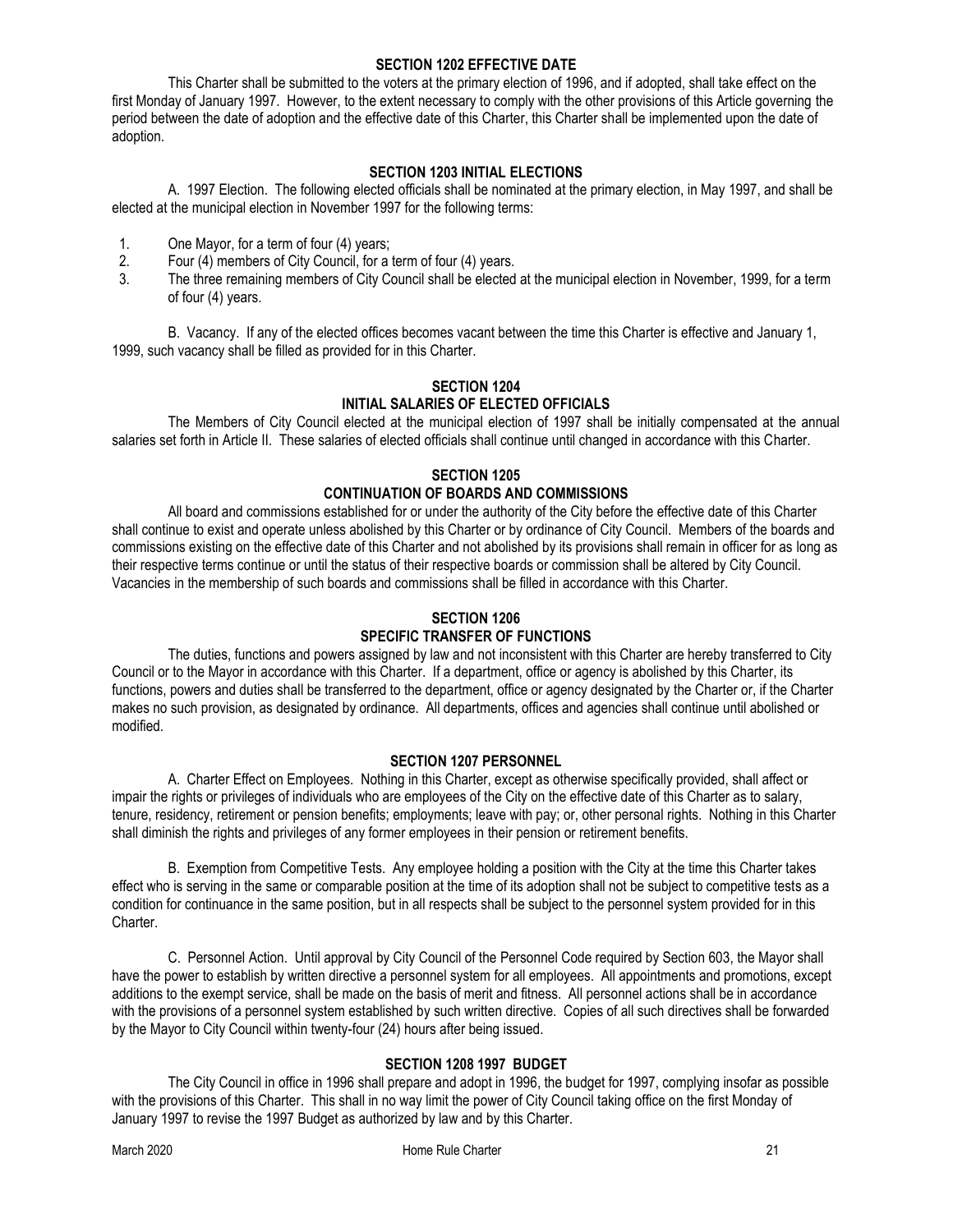#### **SECTION 1209 LEGAL CONTINUITY**

A. **City Laws**. All City ordinances, resolutions, rules and regulations which are in force on the effective date of this Charter, not inconsistent with the provisions of this Charter, shall continue in force until amended or repealed.

B. **Legal Actions**. All rights, claims, actions, orders, contracts and legal or administrative proceedings involving the City shall continue except as modified pursuant to the provisions of this Charter.

C. **Property, Records and Equipment**. All property, records and equipment of any agency existing on the effective date of this Charter shall be transferred to the agency assuming its powers and duties; but, in the event that the powers and duties are to be discontinued or divided between agencies, or in the event that any conflict arises regarding a transfer, such property, records or equipment shall be transferred to one or more agencies designated by City Council in accordance with this Charter.

#### **SECTION 1210 TEMPORARY ORDINANCE**

In order to effect the transition of government under this Charter, City Council shall have the power to enact temporary ordinances. A temporary ordinance may be introduced and passed at any regular meeting of City Council during the three month period following the effective date of this Charter. It shall become effective immediately after passage and shall automatically stand repealed at the end of six (6) months after the effective date of this Charter. A temporary ordinance shall not be renewed or otherwise continued except as in the manner prescribed by this Charter for the regular consideration and adoption of ordinances.

#### **SECTION 1211 MANDATORY ACTS**

Within six (6) months after the effective date of this Charter, City Council and the Mayor shall adopt or enact the codes mandated by this Charter.

#### **SECTION 1212 TRANSITION COMMITTEE**

A. **Establishment and Powers**. On or before January 1, 1997, there shall be a Transition Committee established consisting of five (5) persons to facilitate the transition from the existing form of government to the form of government established by this Charter. The Transition Committee may draft necessary ordinances, rules and regulations, including the Administrative, Fiscal and Personnel Codes in order that they may be adopted on or after the effective date of this Charter.

B. **Membership**. The Transition Committee shall include:

- 1. The current Mayor;
- 2. One Member of current City Council;
- 3. Three (3) Members of the Allentown City Government Study Commission, said members to be selected by the Chairperson of the Commission;

C. **Vacancies**. Any vacancy on the Transition Committee shall be filled by a majority of the remaining Members of the Transition Committee.

D. **Compensation**. The Transition Committee shall serve without compensation but shall be reimbursed for legitimate expenses.

#### **The Government Study Commission was composed of the following members.**

 **David K. Bausch, Chairperson**

**Louis T. Belletieri Dennis J. Cramsey Abraham A. Joseph Elizabeth Kapo Wayne Stephens Patrick Toomey Thomas Bennis (participated as an alternative for Wayne Stephens)**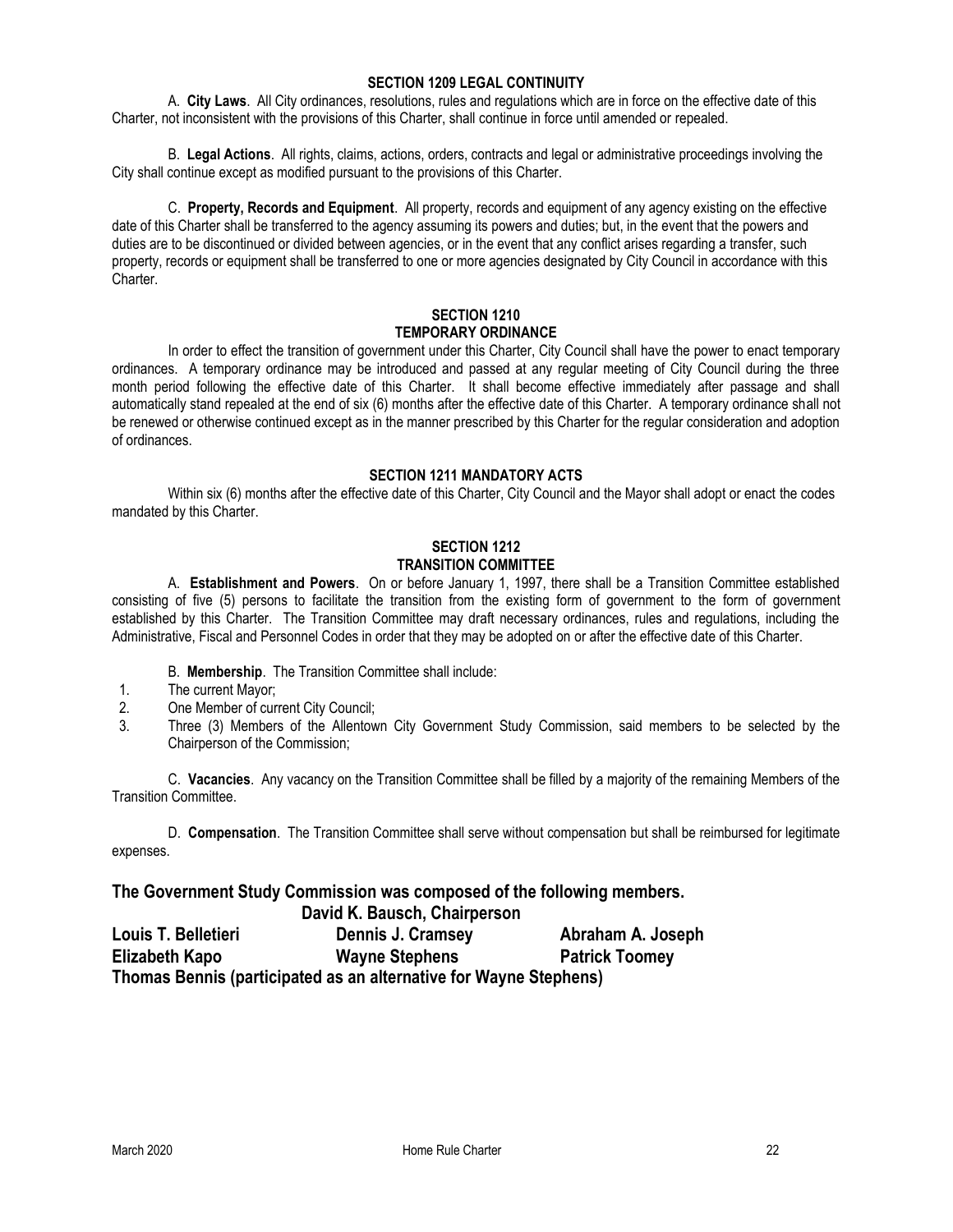I hereby certify that this is a copy of the Home Rule Charter as adopted by the Allentown voters on April 23, 1996; and amended on May 20 and November 4, 1997; May 18,1999; November 6, 2001; November 5, 2002; May 16, 2006; November 4, 2008, November 7, 2017 and November 5, 2019.

Michael P. Hanlon, City Clerk

#### **EDITORIAL NOTES**

Since the adoption of the Charter, the following questions have been proposed as amendments. The adopted amendments have been incorporated into the Charter.

**DELETION OF THE LAND VALUE TAX**: Shall Section 807, Home Rule Charter, Revenue, be amended to delete Sections C, E and F, in effect deleting the Property Development Incentive Taxation System, commonly known as the Land Value Tax. (Defeated May 20, 1997 - 3,955 to 4,941)

**INCREASE OF BIDDING LIMITS**: Shall Section 815, Bidding Process, of the Home Rule Charter, be amended to increase the bidding limits for the purchase of goods or services (excluding personal or professional services) from Ten Thousand (\$10,000) Dollars to Twenty Thousand (\$20,000) Dollars and the purchase of personal or professional services (excluding those related to public debt offerings or other borrowing) to Twenty Thousand (\$20,000) Dollars? (Approved May 20, 1997 - 4,340 to 3,708)

**EMERGENCY PURCHASES**: Shall Section 815, Bidding Process, of the Home Rule Charter, be amended to allow for Emergency Purchases of Goods, Equipment or Services? An emergency purchase shall mean a purchase necessary for the public safety or to avoid a significant financial loss to the City. (Approved May 20, 1997 - 4969 to 3231)

**LOCAL PREFERENCE:** Shall Section 815, Bidding Process, of the Home Rule Charter, be amended to include a five (5%) percent local resident preference for resident businesses or products either manufactured in Allentown or manufactured by entities headquartered in Allentown, but the preference is not to exceed \$2,500 in awarding bids? A Resident Business means one which maintains its principal place of business in the City of Allentown or maintains an office which employs at least five (5) employees in the City of Allentown. (Approved November 4, 1997- 7,957 to 3,371)

**VOTES REQUIRED BY COUNCIL TO INCREASE TAXES AND FEES:** Shall Section 8O7, D, Revenue, be amended to require five out of seven (rather than a majority plus two as in the original charter) Councilpersons to increase taxes and fees? (Approved, May 18, 1999 - 4,466 to 2,436)

**COUNCIL AND CONTROLLER SOLICITOR:** Shall Section 701 be amended so that City Council and the City Controller shall each have the power to independently obtain a specific legal opinion provided there is an appropriation from City Council, instead of receiving such legal services from the City Solicitor? (Defeated, November 2, 1999- 4,092 to 4,339)

**COUNCIL MEETINGS:** Shall Section 212 (B) be amended to allow City Council to cancel one of its required two meetings per month in Council determines that the meeting is not necessary due to a lack of business? (Passed November 6, 2001- 6,864 to 3,429)

**MAYOR'S BUDGET VETO:** Shall Section 221 be amended so that the Mayor has five days rather than ten days to approve, veto or take no action on the budget or levy ordinances. (Passed November 6, 2001- 6,810 to 3,437)